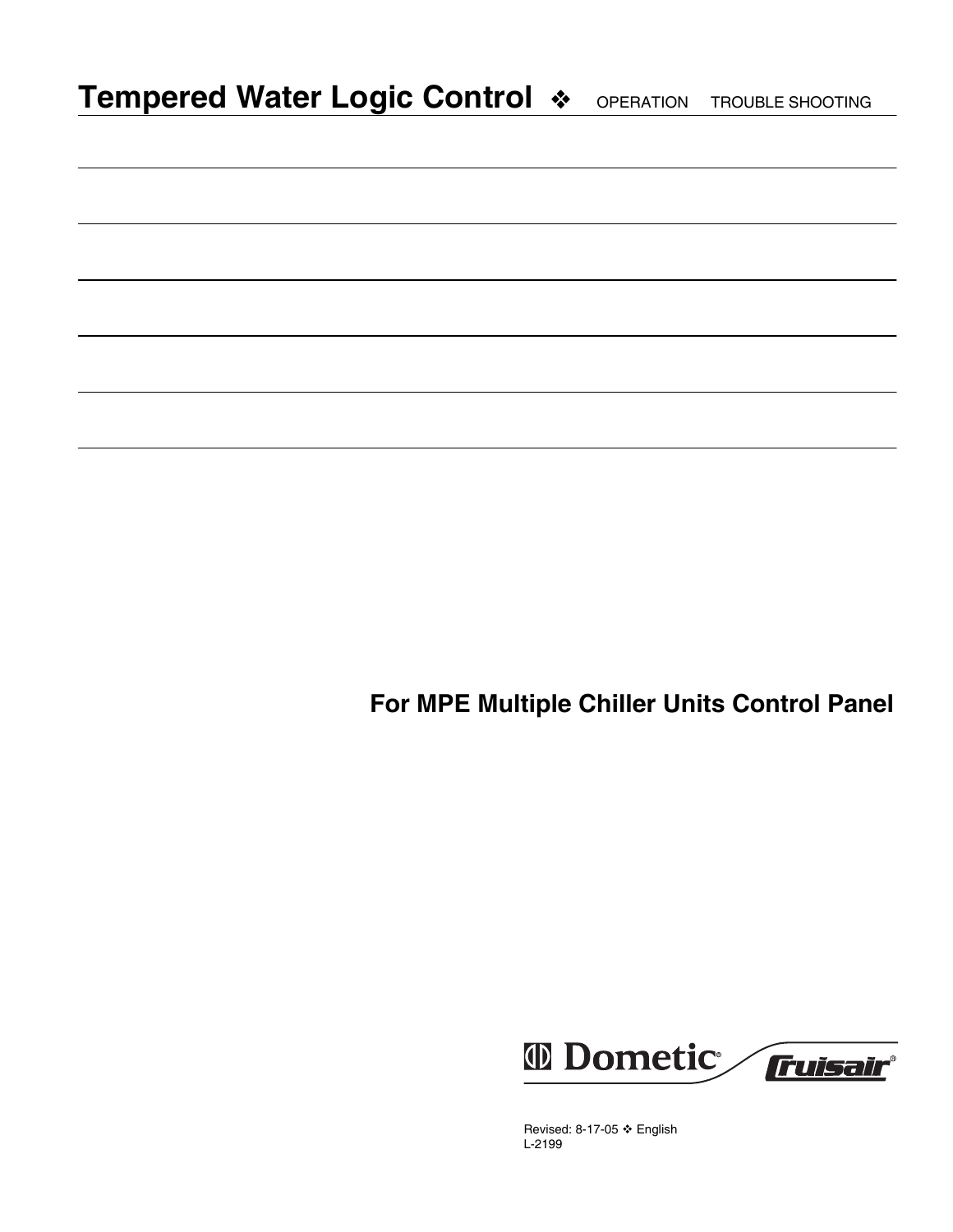## **\*\*\* IMPORTANT NOTICE \*\*\***

### **Chiller board replacement**

On multiple chiller units systems with more than one chiller boards networked together, if a defective board is replaced by a new board, you will need to know if the new chiller board is compatible with the other chiller boards. Read the instruction sheet that comes with the replacement board to determine if your board is compatible with the others. Also, you will need to initialize the boards again after the new board is connect to the system. Follow the steps below to initialize the boards.

## **EPROM chip replacement**

On multiple chiller units systems with more than one chiller boards networked together, if an EPROM chip is being replaced on any chiller boards, you will need to **initialize the boards** again after the new EPROM is inserted on the board. Follow the same steps above to initialize the boards.

Notice that the software version number should be written on the EPROM chip. You may run into a situation where you are installing a new chiller board or replacing an EPROM chip, in which the EPROM on the new chiller board or the new EPROM you are installing has a different software version number than the other EPROMs on the other chiller boards. Different software versions running on a multiple chiller boards system may cause the chiller display keypad to display non-meaningful text due to some earlier software versions that are not compatible with some later software versions. Read the instruction sheet that comes with the EPROM chip replacement to determine if the new EPROM's software version is compatible with the others.

#### **Initializing chiller boards**

Follow the steps below:

- on each chiller board, make sure both network indicator lights are on
- plug the display keypad to the board you want to designate as chiller board 1
- with the keypad, go to the **Main** menu screen, then scroll down to **Initialize Setup**, push Enter, which will bring you to the Initialize Setup menu screen. Then scroll down to **Initialize** and push Enter to initialize the boards. This will take a few seconds and the word **Wait** will appear. Then the word will change to **Net OK**, which means the boards are initialized correctly. Also, the top line of this screen indicates how many chiller boards the control system has detected. If the system does not detect all the chiller boards that are networked together, then there is a network problem.
- push Back to back out of this screen

#### **Common input sensors**

For sensors that are common to the chiller system, such as common loop water supply temperature sensor, common sea water in temperature sensor, common immersion heater loop water temperature sensor, loop water pressure transducer, sea water pressure transducer, sea water pump current transducer, and loop water pump current transducer, they would usually be connected to a **12 lug removable terminal strip** on chiller 1 board. If chiller 1 board is defective, these sensors can be reconnected to the same terminal position on the next available board, so the system can still monitors these sensors.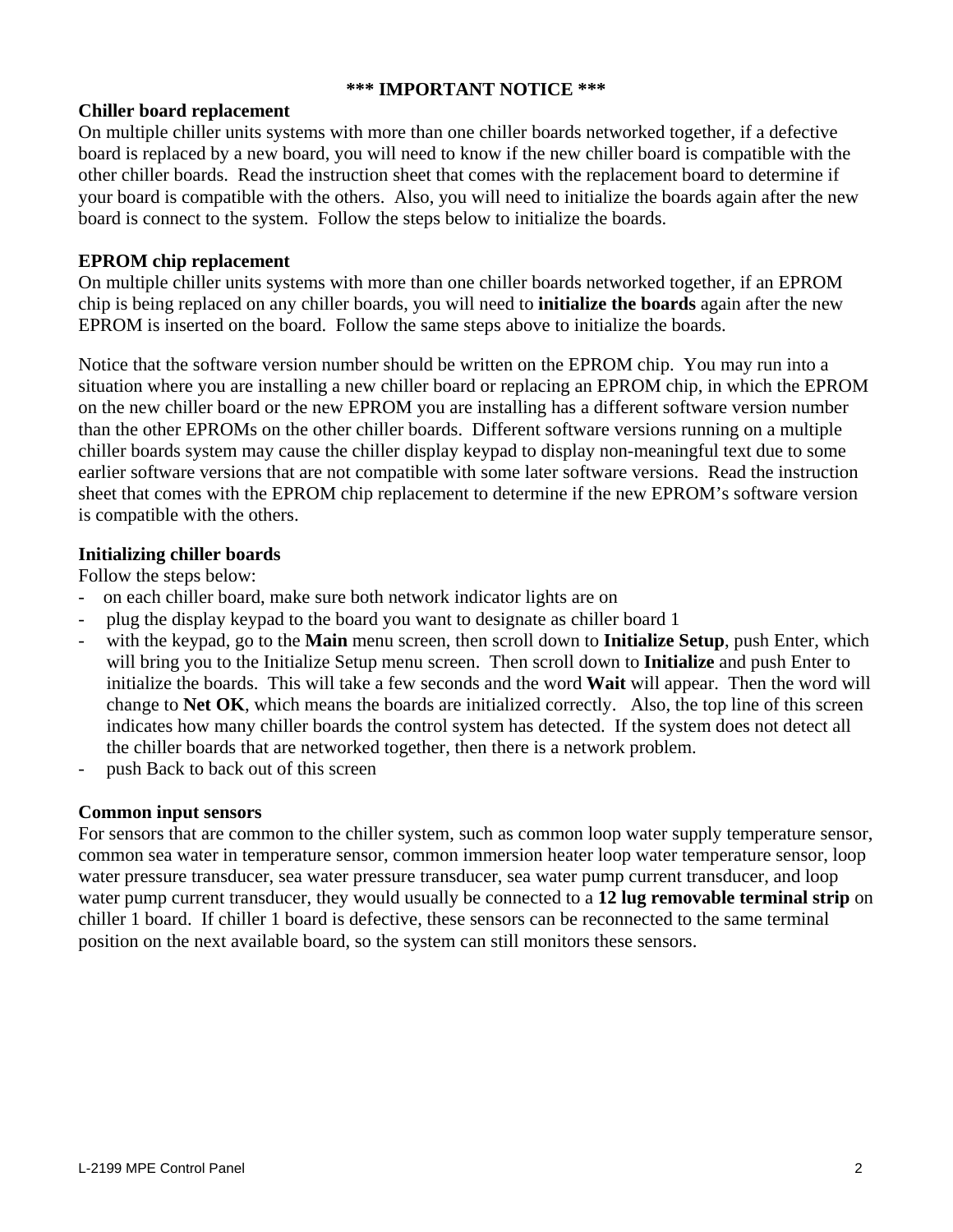

#### **Display Keypad Features**

The keypad display consist of 4 buttons, 3 indicator lights, an alarm buzzer, and a screen brightness adjustment.

**Cool light** turns on when the system is in the cool mode.

**Heat light** turns on when the system is in the heat mode.

When the system is in the Off mode, the Heat and Cool lights will be off.

**Fault light** and the **alarm buzzer** will turn on when there is a system fault.

The **Up and Down buttons** are use for scrolling through items within a particular menu screen or screen, for changing parameter values within the Parameter Setting menu, and for changing a particular setting.

The **Enter button** is use for selecting an item, advancing to another menu screen or screen, advancing to another chiller unit's information within a particular menu screen, and saving a particular setting after it has been changed.

The **Back button** is use for returning back to the previous screen condition or previous screen and to back out of what you are currently doing.

**Basic System Interaction with the Display Keypad** (refer to the following figures of display menu screen for the following explanation) The system has 5 modes of operation: **Off, Cool, Heat, Reverse Cycle/Heaters, and Heaters Only**. To activate a particular mode, go to the Main Menu Screen and select the mode desired.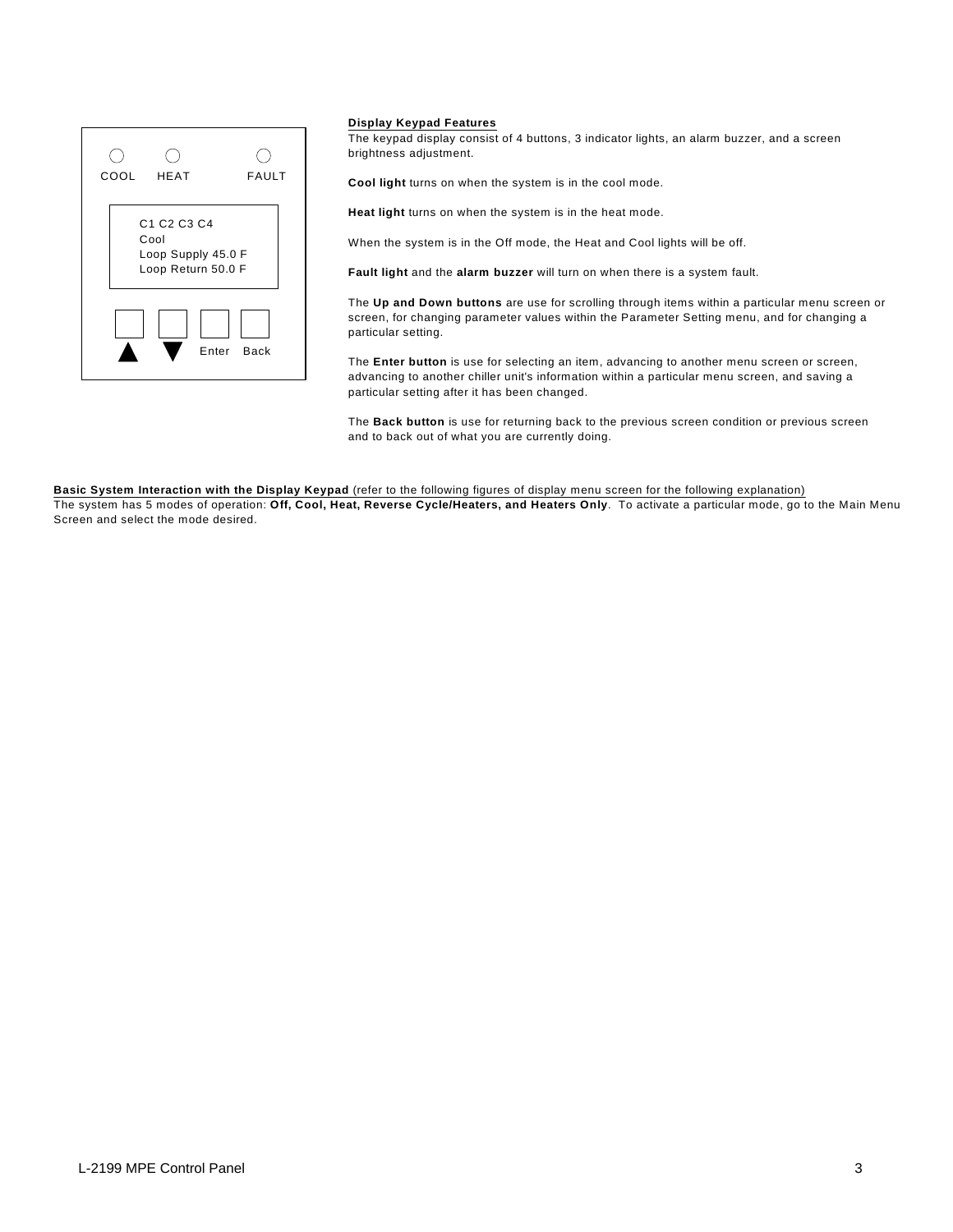#### 1 Chiller Unit System



Only one display keypad can be hooked up to a chiller board. A keypad is capable of monitoring and accessing information from the chiller unit.

Another way to monitor the chiller system locally is to connect a computer directly to any chiller board and install the remote monitoring software to the local computer.

**Remote monitoring of the chiller system via phone line, computer, and modem connection:** The chiller system has remote monitoring capabilities, which allows the user or a service technician to monitor the chiller system remotely or offsite utilizing a phone line and a computer equipped with an internal modem. You will need to obtain a standard external modem and connect it directly to the chiller board as shown above. Connect a phone line to the modem. On the remote/offsite computer, connect a phone line to the internal modem of the computer, and install the remote monitoring software to the computer.

The remote monitoring software can be obtained by calling Taylor Made Environmeta, Inc. - Cruisair at 804-746-1313. Then the software can be emailed to you.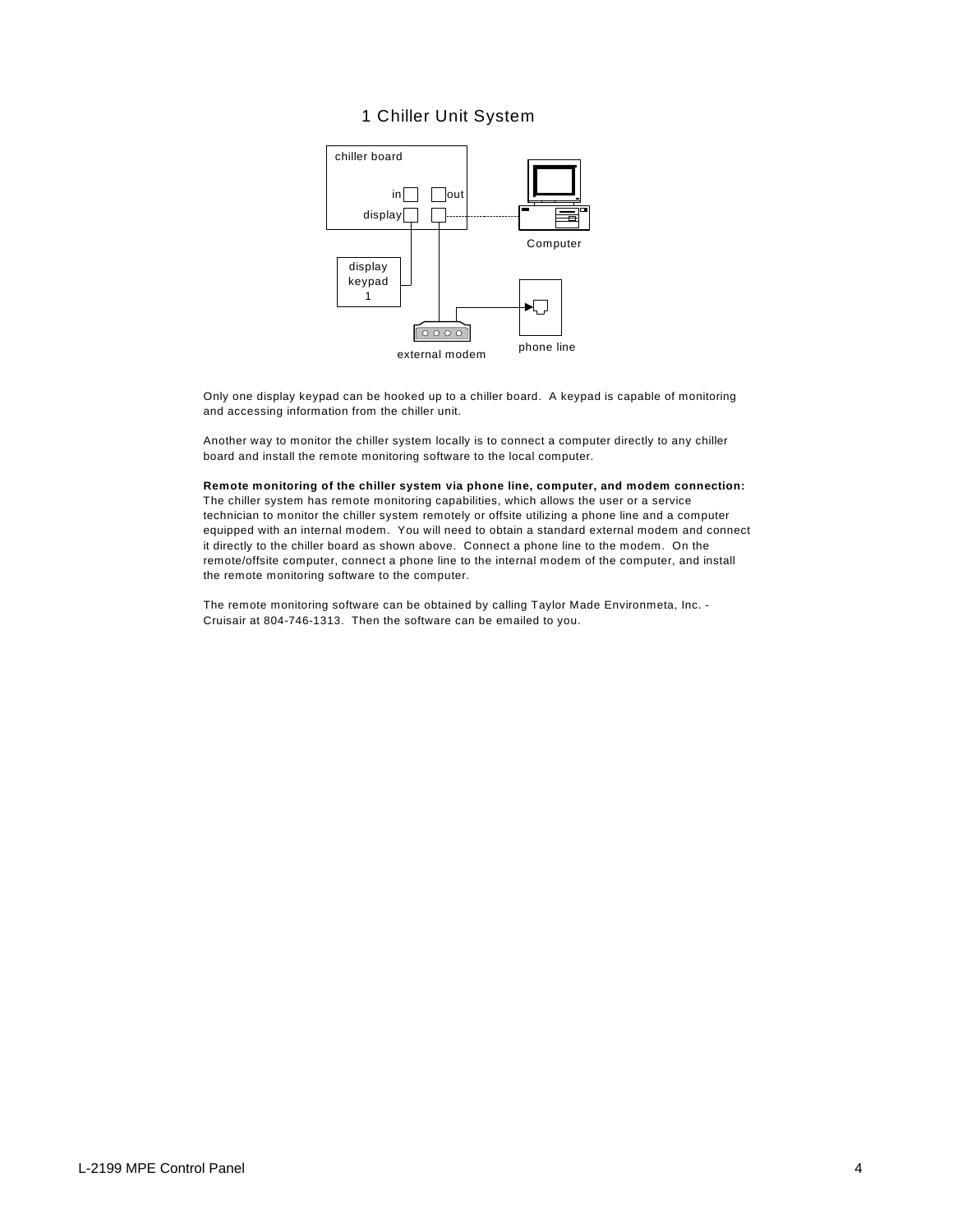

# Chiller Board Network Configuration for 2 Chiller Units System

## Chiller Board Network Configuration for 3 Chiller Units System

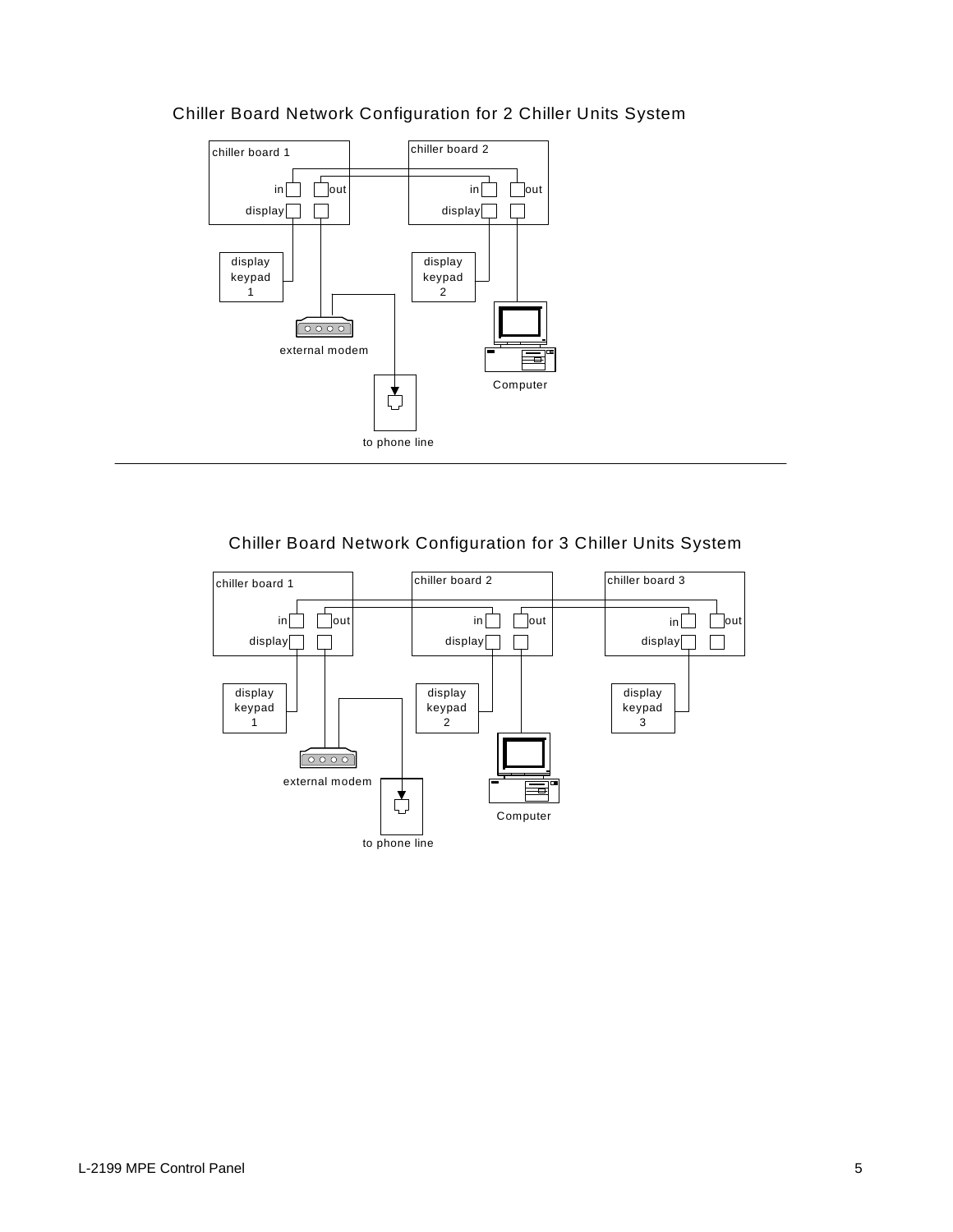

Chiller Board Network Configuration for 4 Chiller Units System

#### Chiller Board Network Configuration for 5 Chiller Units System

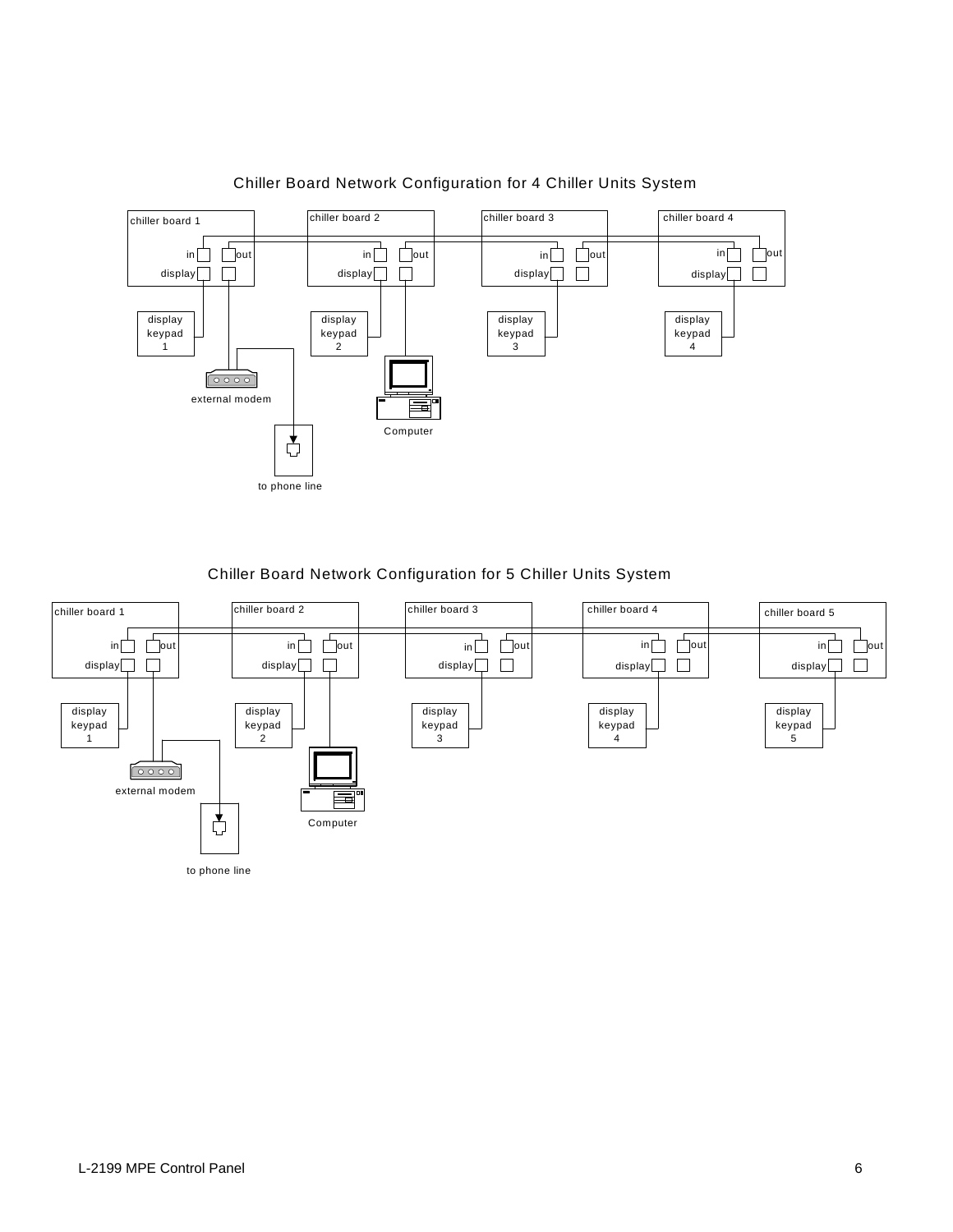#### Chiller Board Network Configuration for 6 Chiller Units System



As shown above, the chiller boards are networked in a ring configuration. Only one display keypad can be hooked up to a chiller board. Therefore, 6 display keypads can be hooked up a 6 chiller units system, as shown. At least one keypad is required to be connected to the system in order to interact with the system. One keypad is capable of monitoring and accessing information from and controlling all the chiller units. Additional keypad hook up is optional. If multiple keypads are connected to the system, each keypad will operate independently. You can manipulate a keypad to display a particular information screen and this change will not affect the other keypads. You can go to any one of the keypad to interact with the system.

Another way to monitor the chiller system locally is to connect a computer directly to any chiller board and install the remote monitoring software to the local computer.

**Note:** On a multiple chiller units control panel, the chiller boards has been connected in a network and initialized in a numerical order as shown above, and a keypad will be connected to chiller board 1. If a defective chiller board is replaced by a new chiller board, the chiller system must be re-initialize.

#### **Remote monitoring of the chiller system via phone line, computer, and modem connection:**

The chiller system has remote monitoring capabilities, which allows the user or a service technician to monitor the chiller system remotely or offsite utilizing a phone line and a computer equipped with an internal modem. You will need to obtain a standard external modem and connect it directly to any chiller board (chiller board 1 prefer) as shown above. Connect a phone line to the modem. On the remote/offsite computer, connect a phone line to the internal modem of the computer, and install the remote monitoring software to the computer.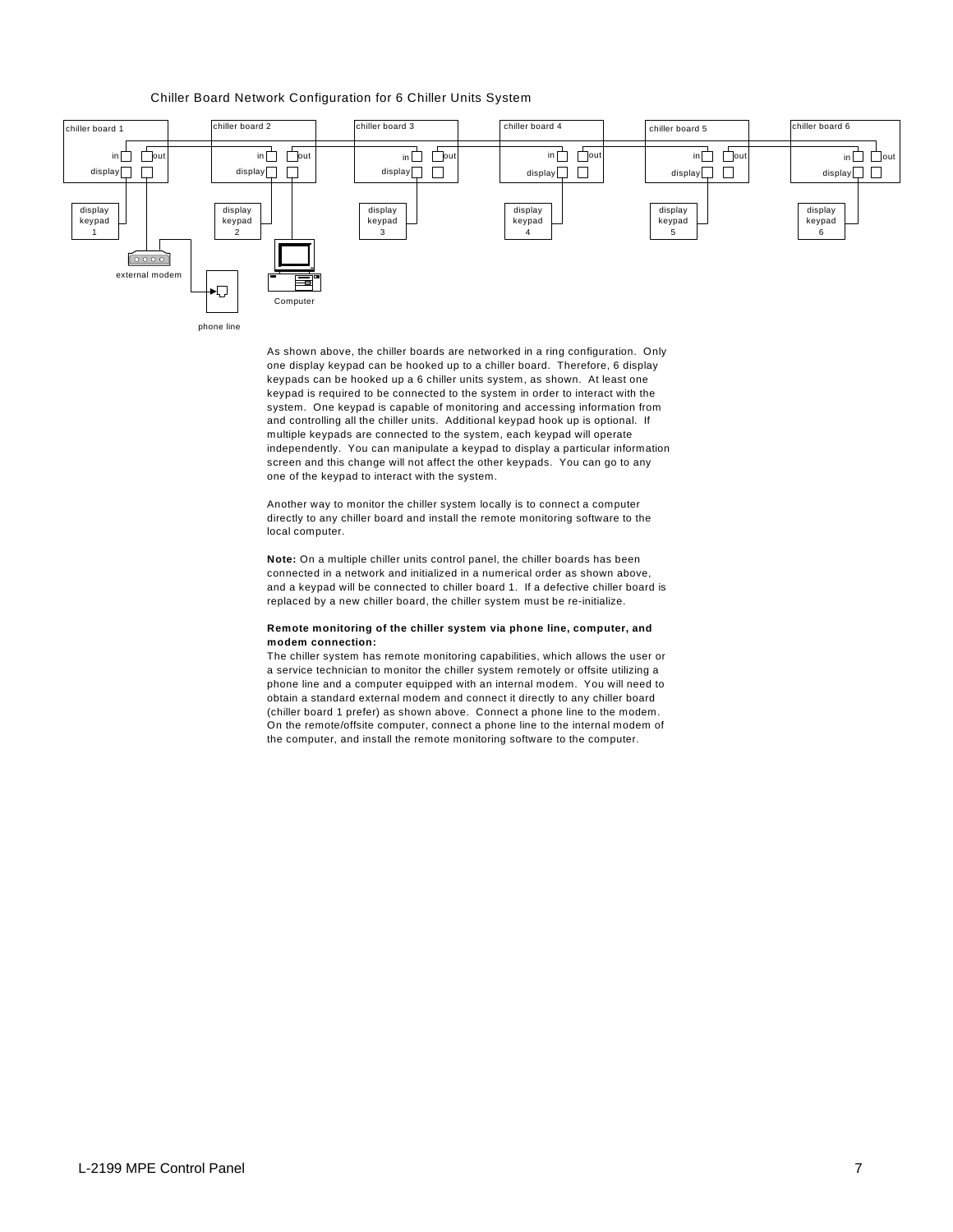## **Chiller Manager Software Instruction**

Double click on the executable file (**mdca201.exe**). A window will pop up, and it will ask you to enter the phone number and the communication port number, which you are using to communicate to the chiller control system. See below for further instructions.

## **On-board/local monitoring**

For on-board/local monitoring, the on-board computer should be connected directly to the chiller control system via a serial cable and adapters, see chiller control panel operation manual. Once the Chiller Manager software is executed, a window will be displayed asking you to enter in the remote site's phone number and the local computer's serial communication port or the computer's modem communication port. Leave the phone number field blank, since you are not communicating through a modem. You only need to enter in the communication port number (example 1,2,3, or 4, etc.), which the serial cable is connected to. Do not enter in the computer's modem communication port number. Then click OK. The chiller manager screen (simulation of a control display keypad) will be displayed. After 10 seconds the chiller system information will be displayed on the screen. If no information is displayed, then there are possibilities that there is a bad connection of the serial cable, the RJ12 to 9 pin adapter, or the chiller board's serial port connector, etc. You may also try to cycle power to the chiller control panel and execute this remote monitoring software again. If a non-existing port number is entered in, then you will get a port error message.

## **Remote site monitoring**

For remote site monitoring, an external modem should be connected to the chiller control system via a serial cable and adapters, and a dedicated phone line is connected to this modem. Also, a dedicated phone line should be connected to the modem of your local computer, which you will use to monitor the chiller system, see chiller control panel operation manual. Before executing the Chiller Manager software, turn power off to the chiller control system, and turn power on to the external modem that is connected to the chiller board. Then turn power back on to the chiller control system. Turning power on to the chiller control system and the modem at the same is fine. Then execute the Chiller Manager software. A window will be displayed asking you to enter in the remote site's phone number and the local computer's serial communication port or the computer's modem communication port. You will need to enter in the remote site's phone number (including dashes) you are dialing to. Also, enter in the computer's modem communication port number (example 1,2,3, or 4, etc.) that your computer's modem is assigned to. Then click OK. The chiller manager screen (simulation of a control display keypad) will be displayed. After communication is established, the chiller system information will be displayed on the screen. If no information is displayed, then there are possibilities that the modem is defective or there is a bad connection of the serial cable, the RJ12 to 25 pin adapter, the modems, or the chiller board's serial port connector, etc. If a non-existing port number is entered in, then you will get a port error message.

## **Notes**

With the computer running Windows 98 operating system, to find out which communication port number your computer's modem is assigned to, click the Start button on the lower left hand corner of the screen, then move the cursor up to highlight Settings. Then move the cursor to the right to highlight Control Panel and click on it to display the Control Panel screen. Then find the Modems icon in the Control Panel screen and double click on it. A list of available modems will be displayed, then highlight the one you use and click the Properties button, and its communication port number will be displayed, such as COM1, COM2, or COM3, etc.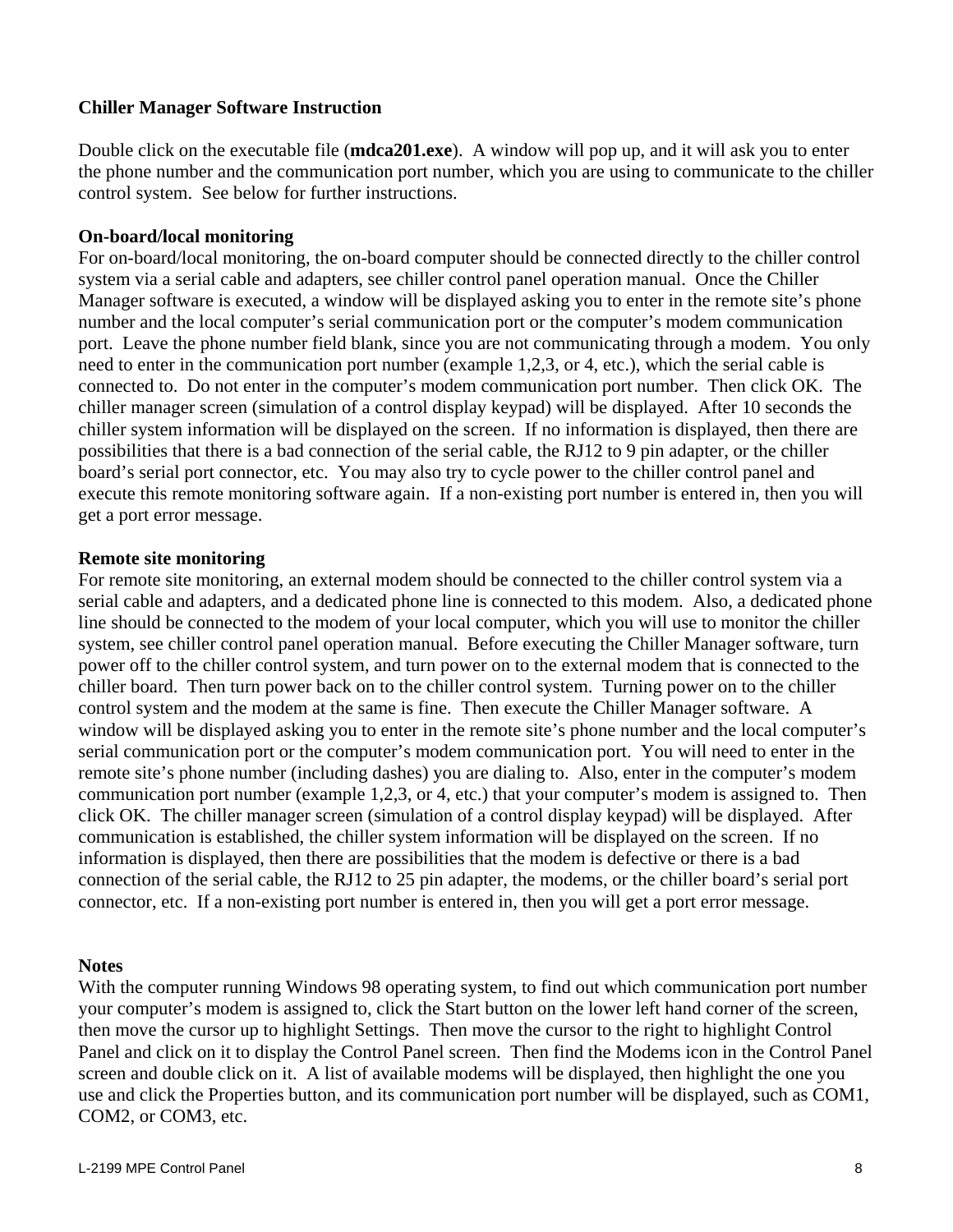To find out the available communication port numbers your computer have, click the Start button on the lower left hand corner of the screen, then move the cursor up to highlight Settings. Then move the cursor to the right to highlight Control Panel and click on it to display the Control Panel screen. Then find the System icon in the Control Panel screen and double click on it. Click the Hardware tab and then click Device Manager. Within the Device Manager Screen, move the cursor down and double click on Ports (COM & LTP) and a list of communication ports will be displayed, such as COM1, COM2, or COM3, etc.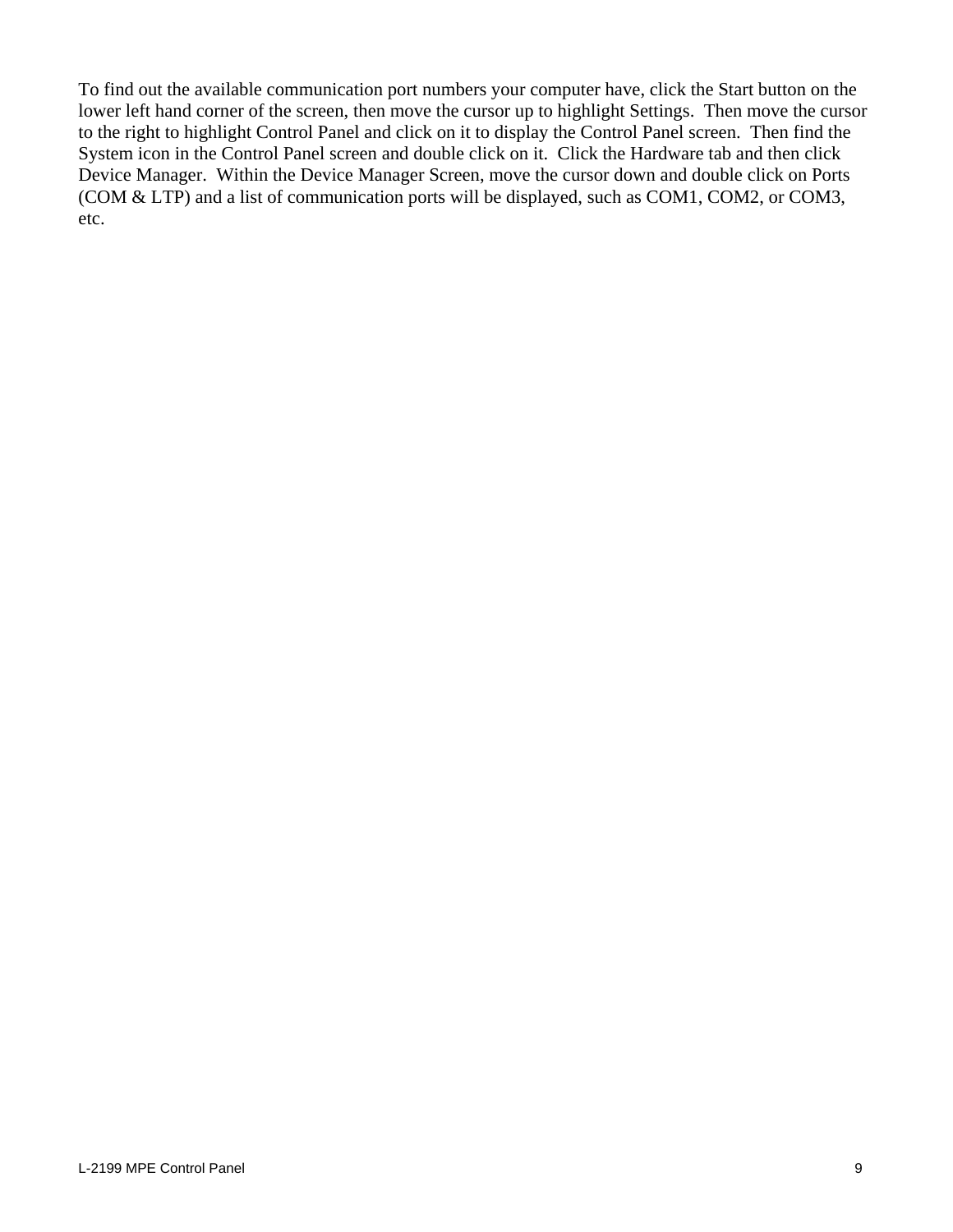



Figure 2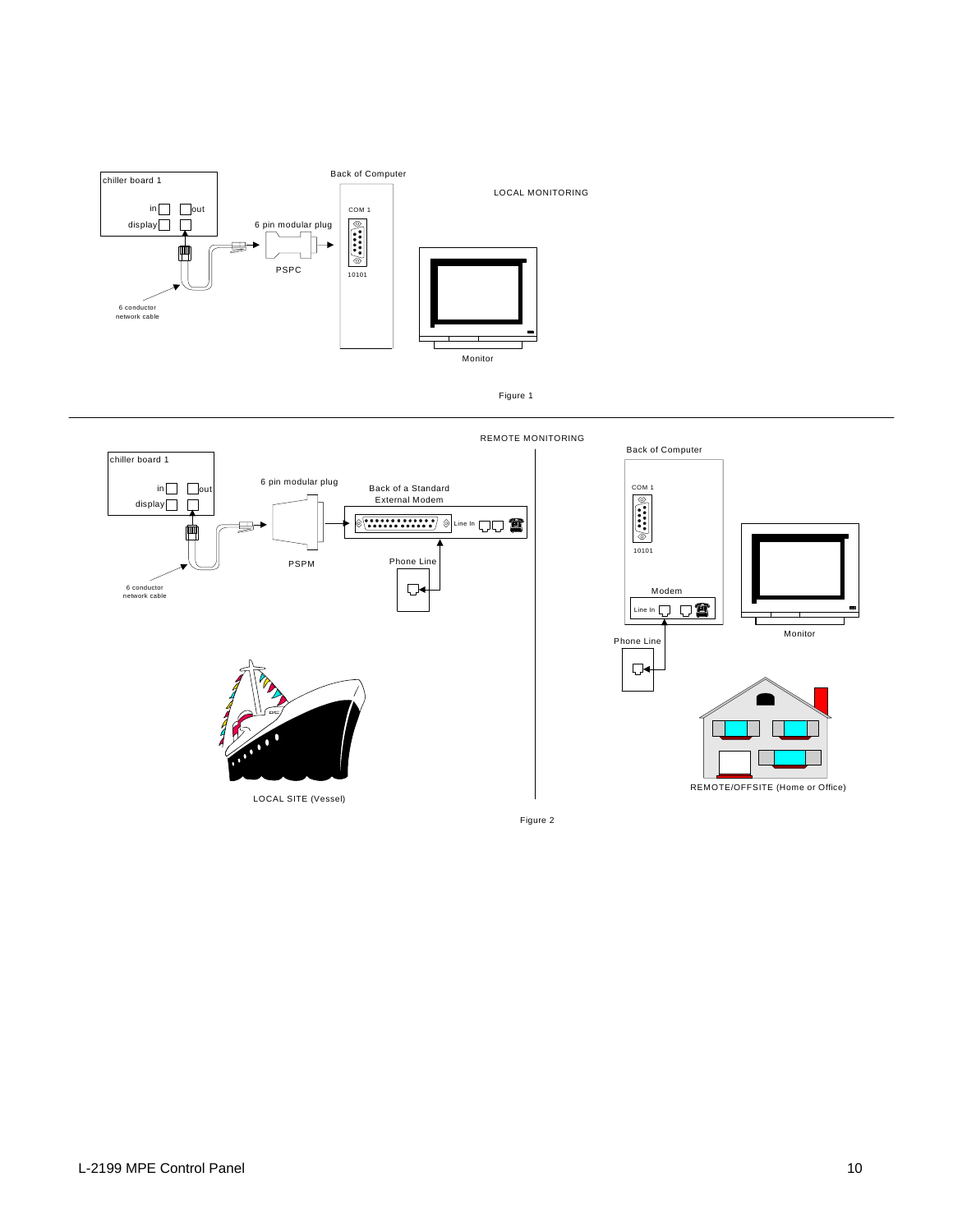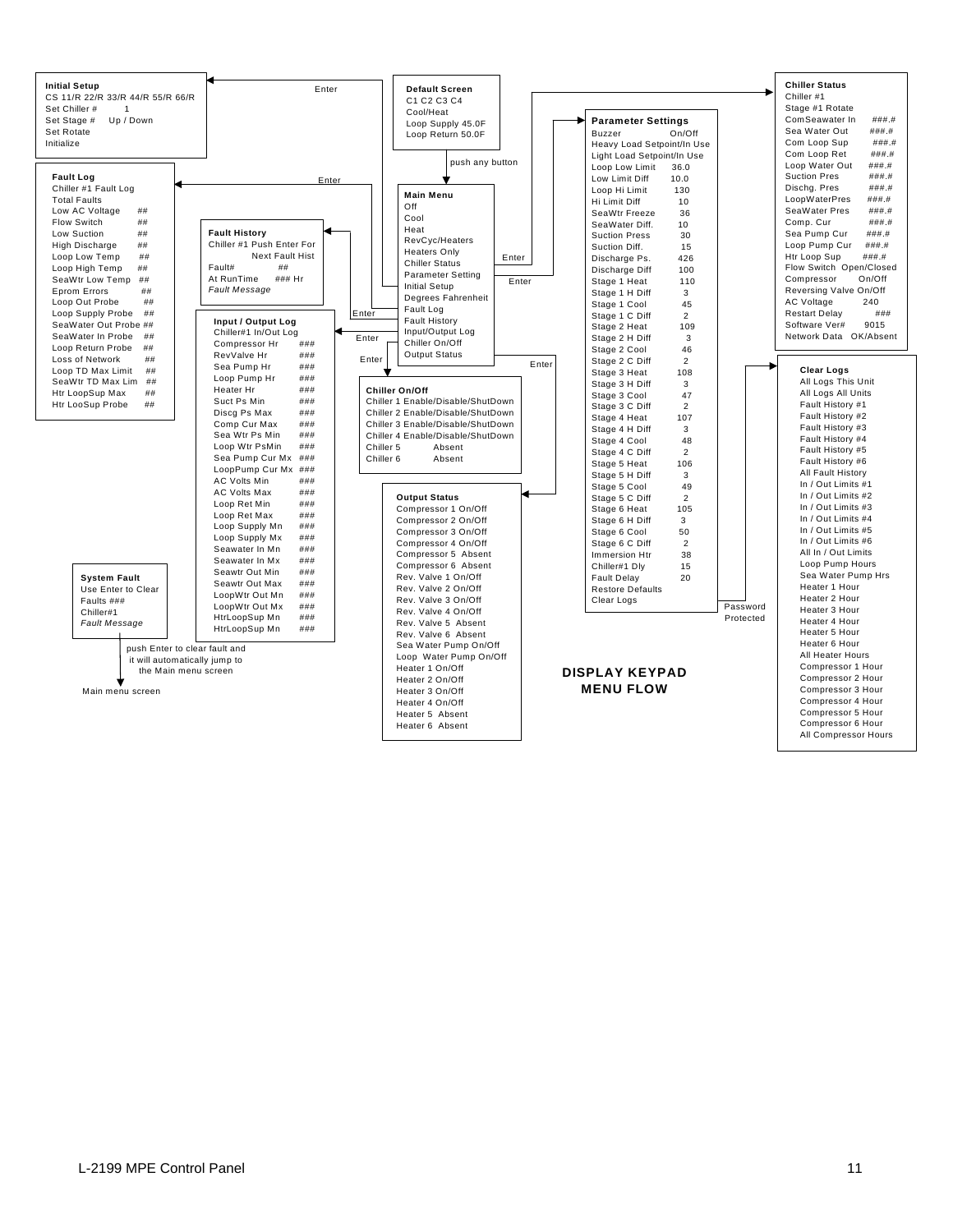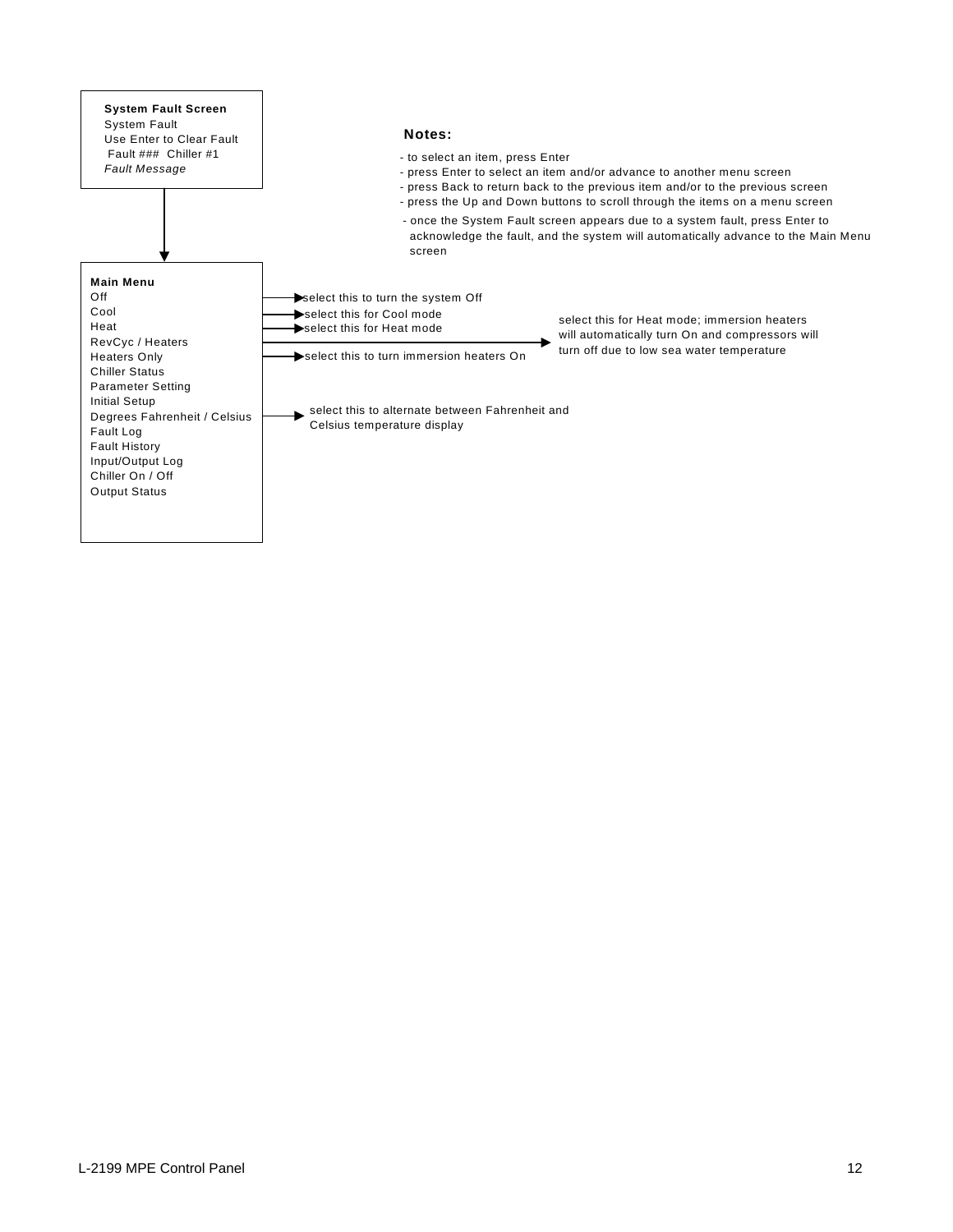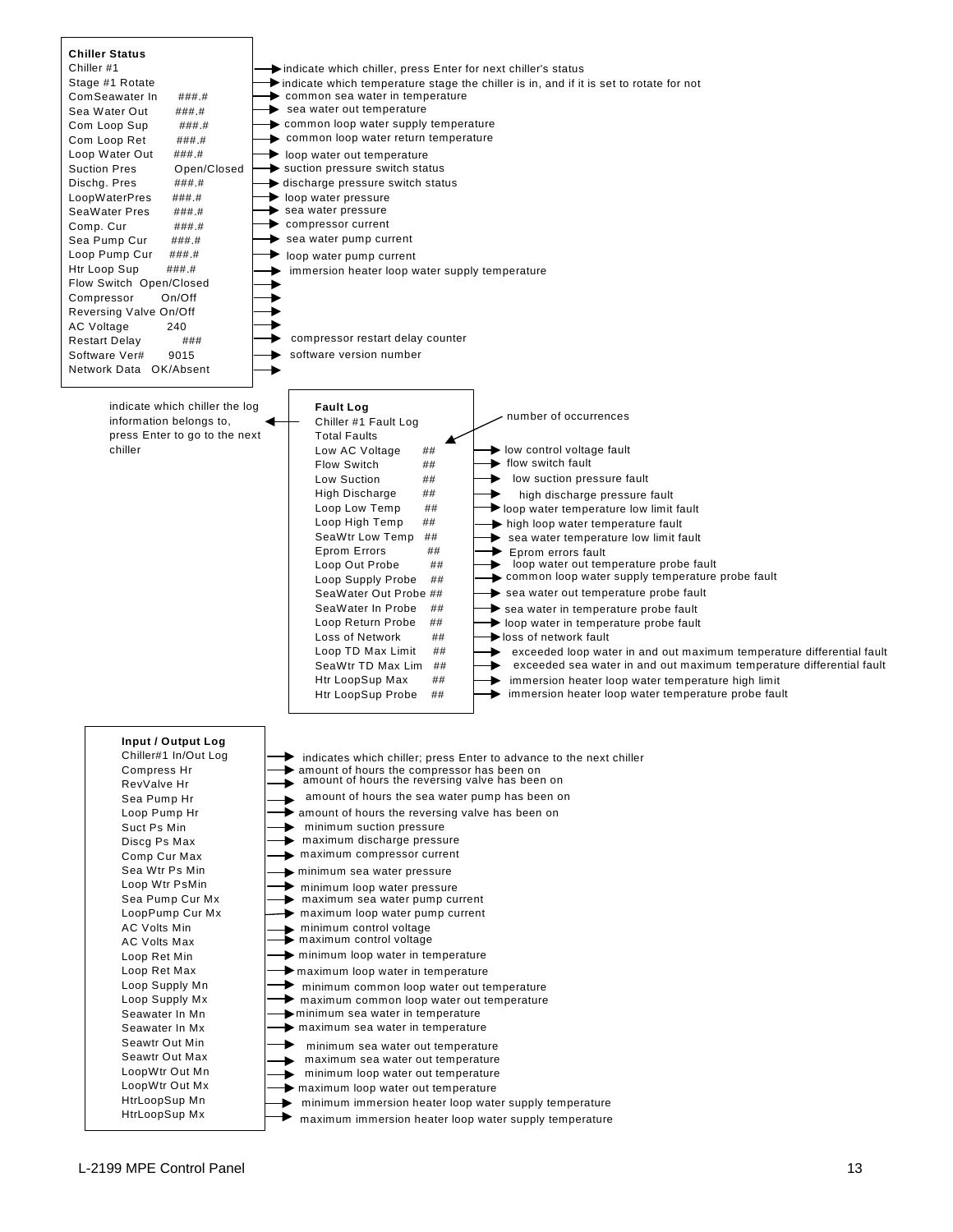

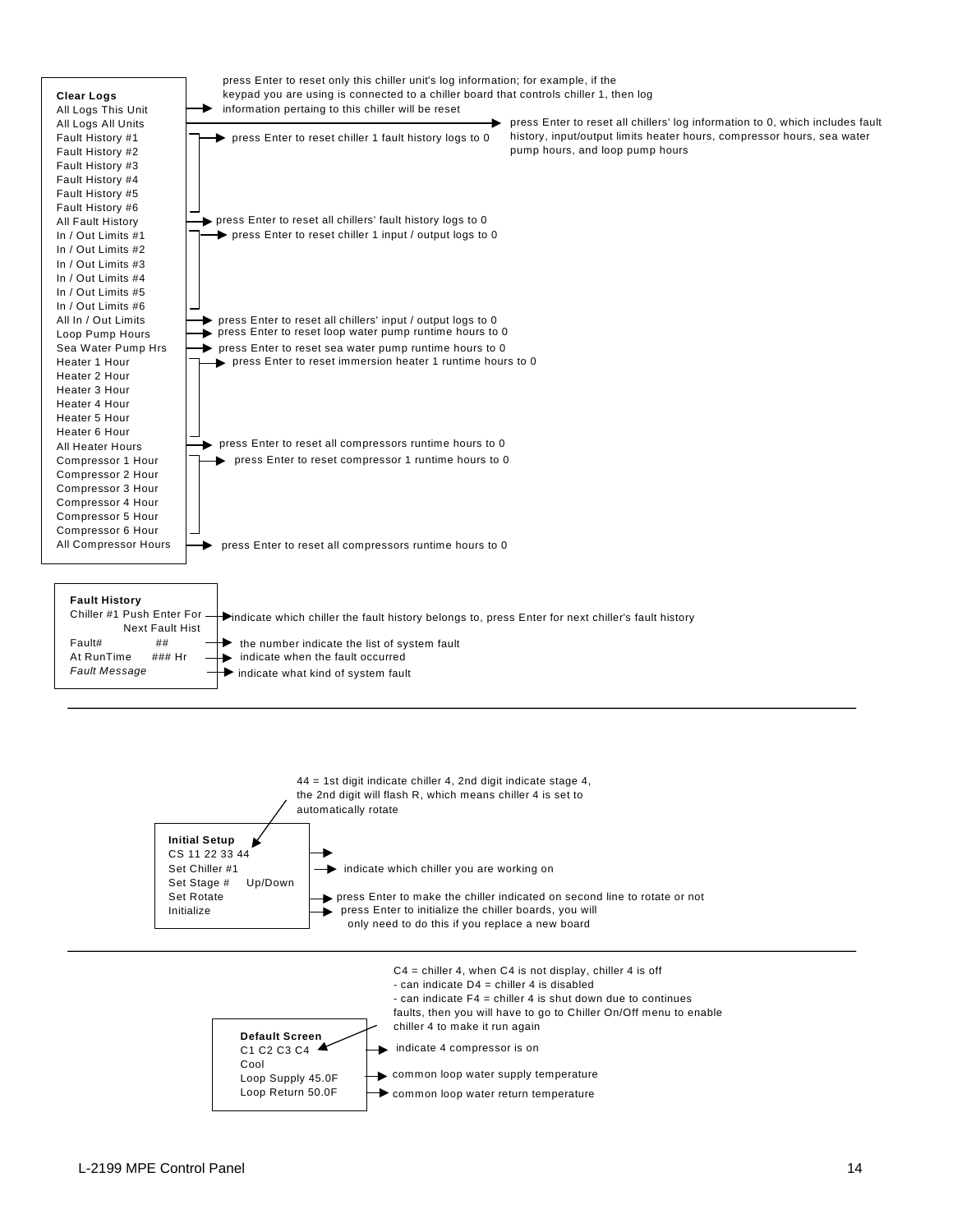Output Status Compressor 1 On / Off Compressor 2 On / Off Compressor 3 On / Off Compressor 4 On / Off Compressor 5 On / Off Compressor 6 On / Off Rev. Valve 1 On / Off Rev. Valve 2 On / Off Rev. Valve 3 On / Off Rev. Valve 4 On / Off Rev. Valve 5 Absent Rev. Valve 6 Absent Sea Water Pump On/Off Loop Water Pump On/Off Heater 1 Off Heater 2 Off Heater 3 Off Heater 4 Off Heater 5 Absent Heater 6 Absent

indicate if the control is calling the compressor to turn on or off

indicate if the control is calling the reversing valve to turn on or off

indicate if the control is calling the sea water pump to turn on or off  $\blacktriangleright$  indicate if the control is calling the loop water pump to turn on or off Indicate if the control is calling the immersion heater to turn on or off

**Chiller On/Off**

Chiller 1 Enable / Disable Chiller 2 Enable/Disable Chiller 3 Enable/Disable Chiller 4 Enable/Disable Chiller 5 Absent Chiller 6 Absent

| <b>Parameter Settings</b><br><b>Buzzer</b> | On/Off         | ۰ ۱                               |
|--------------------------------------------|----------------|-----------------------------------|
| Heavy Load Setpoint/In Use                 |                | ▶pı                               |
| Light Load Setpoint/In Use                 |                |                                   |
| Loop Low Limit                             | 36.0           | ll≻pr<br>$\blacktriangleright$ lo |
| Low Limit Diff                             | 10.0           | ▶  (                              |
| Loop Hi Limit                              | 130            | ▶∣                                |
| Hi Limit Diff                              | 10             | ▶ ∣                               |
| SeaWtr Freeze                              | 36             | $\blacktriangleright$ s           |
| SeaWater Diff.                             | 10             | $\overline{\phantom{a}}$ s        |
| <b>Suction Press</b>                       | 30             | $\blacktriangleright$ S           |
| Suction Diff.                              | 15             | $\blacktriangleright$ s           |
| Discharge Ps.                              | 426            | ▶di                               |
| Discharge Diff                             | 100            | ►d                                |
| Stage 1 Heat                               | 112            | $\blacktriangleright$ s           |
| Stage 1 H Diff                             | 2              | . s                               |
| Stage 1 Cool                               | 43             | . s                               |
| Stage 1 C Diff                             | 1              | ś                                 |
| Stage 2 Heat                               | 111            |                                   |
| Stage 2 H Diff                             | $\overline{2}$ |                                   |
| Stage 2 Cool                               | 44             | s                                 |
| Stage 2 C Diff                             | 1              |                                   |
| Stage 3 Heat                               | 110            |                                   |
| Stage 3 H Diff                             | 2              | s                                 |
| Stage 3 Cool                               | 45             |                                   |
| Stage 3 C Diff                             | 1              |                                   |
| Stage 4 Heat                               | 109            |                                   |
| Stage 4 H Diff                             | 2              |                                   |
| Stage 4 Cool                               | 46             | s                                 |
| Stage 4 C Diff                             | 1              |                                   |
| Stage 5 Heat                               | 108            |                                   |
| Stage 5 H Diff                             | 2              | s                                 |
| Stage 5 Cool                               | 47             |                                   |
| Stage 5 C Diff                             | 1              |                                   |
| Stage 6 Heat                               | 107            |                                   |
| Stage 6 H Diff                             | 2              | S                                 |
| Stage 6 Cool                               | 48             |                                   |
| Stage 6 C Diff                             | 1              |                                   |
| Immersion Htr                              | 38             | ► in                              |
| Chiller#1 Dly                              | 15             |                                   |
| <b>Fault Delay</b>                         | 20             |                                   |
| <b>Restore Defaults</b>                    |                | •pr                               |
| Clear Logs                                 |                | ►pa                               |

| press Enter to turn the keypad alarm buzzer On or Off                                                                                                                                                   |
|---------------------------------------------------------------------------------------------------------------------------------------------------------------------------------------------------------|
| $\rightarrow$ press Enter to cause the chiller system to respond to a heavy load situation                                                                                                              |
| → press Enter to cause the chiller system to respond to a light load situation<br>loop water low limit temperature set point<br>$\rightarrow$ loop water low limit temperature differential set point   |
| $\rightarrow$ loop water high limit temperature set point<br>loop water high limit temperature differential set point                                                                                   |
| Sea water low limit temperature set point<br>sea water low limit temperature differential set point<br>suction pressure set point<br>suction pressure differential                                      |
| discharge pressure set point<br>discharge pressure differential<br>stage 1 Heating temperature set point<br>stage 1 Heating temperature differential set point<br>stage 1 Cooling temperature set point |
| stage 1 Cooling temperature differential set point                                                                                                                                                      |
| stage 2 heat and cool temperature set points and differentials                                                                                                                                          |
| stage 3 heat and cool temperature set points and differentials                                                                                                                                          |
|                                                                                                                                                                                                         |
| stage 4 heat and cool temperature set points and differentials                                                                                                                                          |
| stage 5 heat and cool temperature set points and differentials                                                                                                                                          |
| stage 6 heat and cool temperature set points and differentials                                                                                                                                          |
| $\blacktriangleright$ immersion heater high limit set point                                                                                                                                             |
| press Enter to restore all parameter settings to default values<br>password protected, only factory technician can access                                                                               |
|                                                                                                                                                                                                         |

#### press Enter to enable or disable a chiller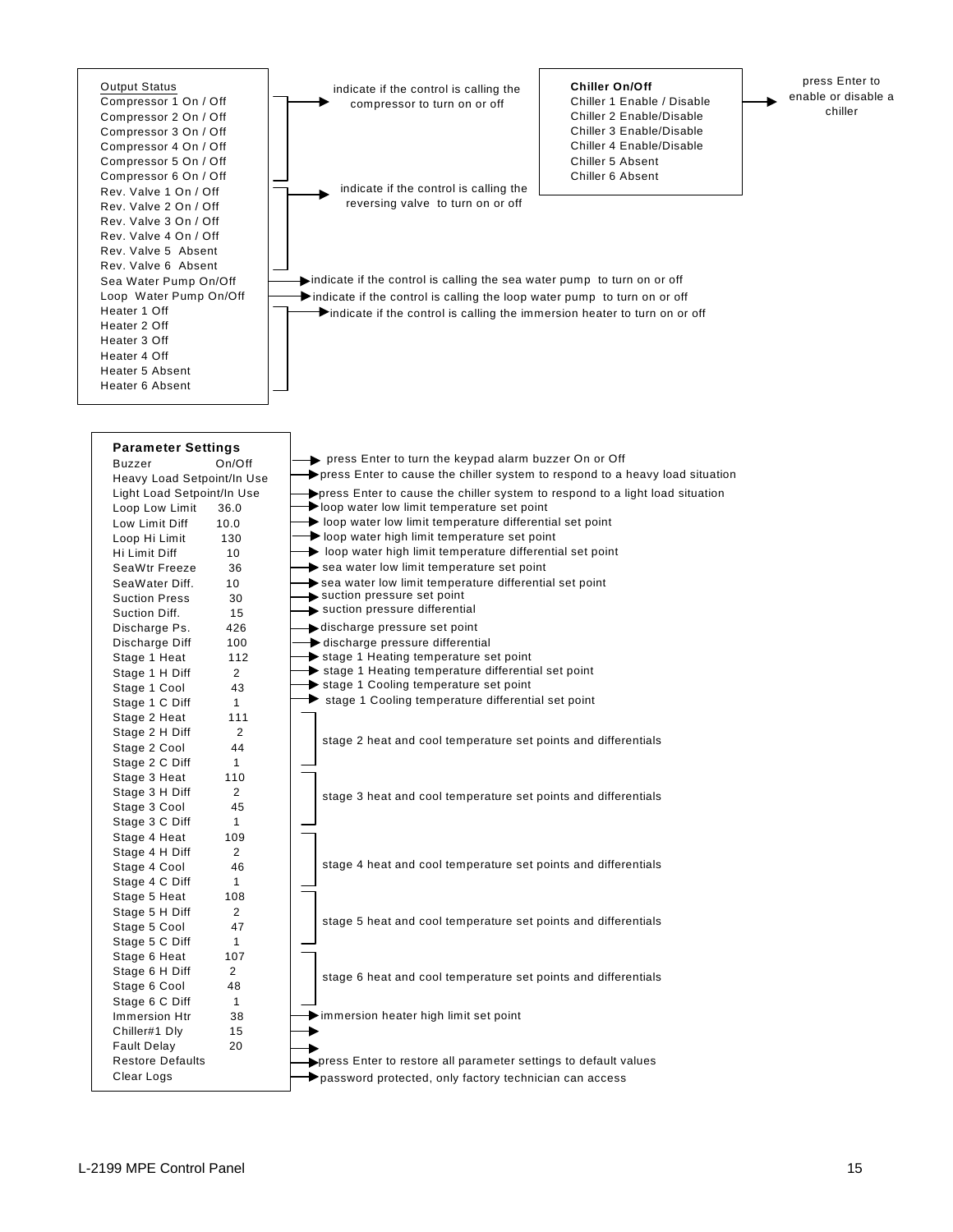## **Control System Overview**

- multiple chiller boards are networked together
- automatic compressors rotation to achieve compressor even run-time
- Fahrenheit or Celsius temperature display
- remote access capability, which allows a user at a remote site to use a computer to dial into the system via a phone line and a modem to monitor and access information on the chiller system
- compressors starts up on time delays to prevent multiple compressors from starting at the same time
- up to 6 heat and cool temperature set point stages
- option to choose between light load or heavy load temperature set points
- enable or disable a chiller unit using the display keypad

## **Chiller Board**

- the terminal strips on the board are removable
- 2 LEDs on a board to indicate network interconnection correctness
- only one display keypad can be connected to a chiller board. So, if there are multiple chiller boards, then you have the option to add additional display keypads
- a board will also have a serial port connection for computer or modem hook up for remote site system monitoring

## **Display Keypad**

- menu-driven display screen

**Cool light** - turns on when the system is in the Cool mode

**Heat light** - turns on when the system is in the Heat, RevCyc/Heaters, and Heaters Only modes

**Fault light** - turns on when there is a system fault

**Alarm buzzer** - turns on when there is a system fault

**Up and Down button** - use for changing parameter values and navigating through menu screens and items within a menu screen

**Enter button** - use for clearing a system fault, advancing to another menu screen, and selecting an item **Back button** - use for jump back to the previous screen or screen condition

## **System Monitors**

- low control AC voltage condition
- defective temperature sensors
- loop water temperatures
- extremely low and high loop water temperature conditions
- extremely high immersion heater loop water temperature
- suction and discharge refrigerant pressures
- loop water flow switch
- improper in and out loop water and sea water temperature differences across the chiller units
- loss of system network
- EProm errors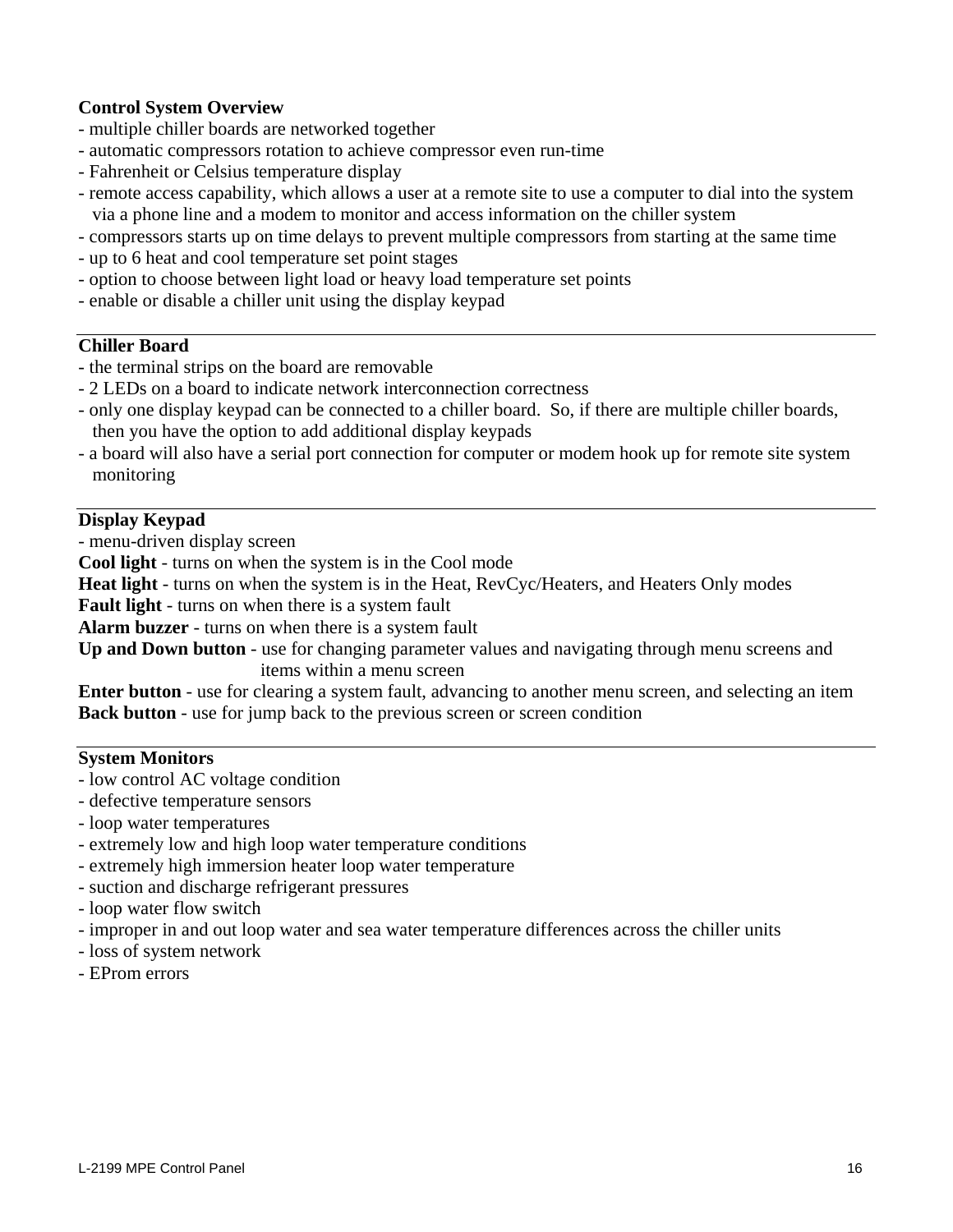## **System Logs**

- compressor run-time in hours
- loop water pump run-time in hours
- sea water pump run-time in hours
- reversing valve run-time in hours
- minimum and maximum loop water temperature
- minimum and maximum immersion heater loop water temperature
- minimum and maximum control voltage
- system faults

#### **Modes of Operation**

Using the keypad, go to **main menu** to select the mode of operation

**Off** - the system is in the off mode

**Cool** - the system is in the cool mode

**Heat** - the system is in the heat mode

**RevCyc/Heaters** - the system is in the heat mode; when the sea water temperature drops below **38 F (3.33 C)**, the compressors will turn Off, and the immersion heaters will turn on

**Heaters Only** - the system is in the heat mode, and the immersion heaters will turn on, instead of the compressors

**System Screen** – first line shows which compressor is on, second line shows which mode the system is in, third line shows the common loop water supply temperature, and the forth line shows the common loop water return temperature. From the default screen, you can push any button to go to the **Main menu screen.**

On the system screen:

- **C1** indicates that compressor 1 On (the second character of C1 indicates the chiller number)
- **H1** indicates heater 1 is On
- **D1** indicates chiller 1 is disabled
- **F1** indicates chiller 1 is in sustained shutdown



**Main Menu Screen –** on this menu screen show different menus which you can select from. Push Up and Down button to scroll through the items and push Enter to select a particular menu screen.

## **The Menus are:**

**Chiller Status** – display each chiller's status, such as if the unit is on or off, in an out loop water temperature, high and low pressure switch status, flow switch status, and other information, which help to troubleshoot the chiller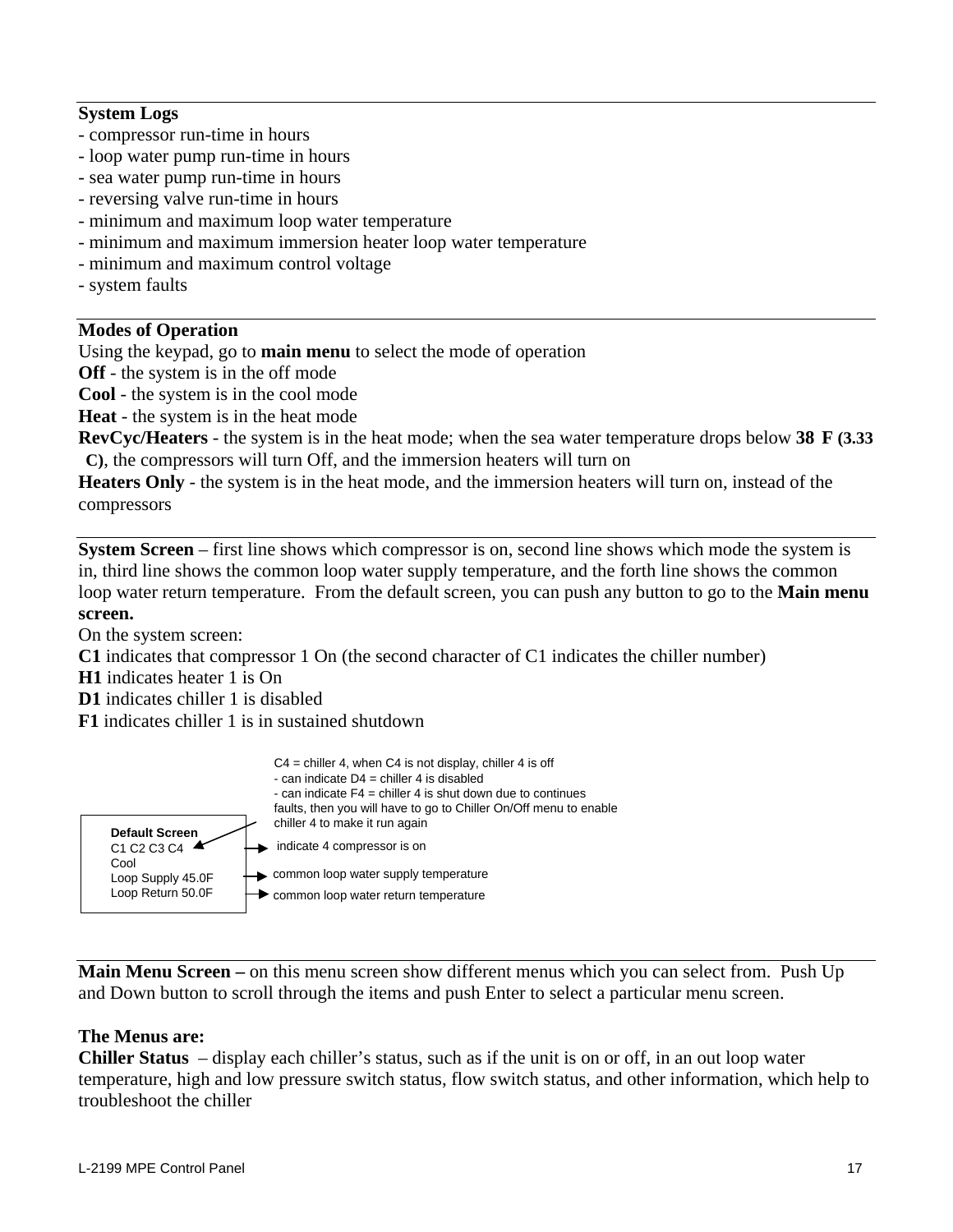## **Parameter Setting** – **this menu screen allows the user to:**

- change some of the parameter value, such as heat and cool stage temperature set points and differentials
- turn the alarm buzzer on or off
- select heavy load or light load temperature set points
- select **Restore Defaults** to restore all the settings to factory default

This menu screen also displays some of the loop water temperature limits which the user cannot adjust

**Initial Setup** – this menu screen displays how many chillers are in the system, what temperature stage each chiller is in, and if the chiller is set to automatically rotate to a different temperature stage or not. Chiller rotation will result in all compressors to have even run-time.

**Degrees Fahrenheit/Celsius** – press Enter to change the temperature readout to be Fahrenheit or Celsius

**Fault Log** – this menu screen displays how many faults and the kind of faults a chiller have encountered. On this screen, press Enter to advance to another chiller.

**Fault History** – this menu screen displays the most recent system faults, it will store up to latest 300 faults on each chiller. On this screen, press Enter to advance to another chiller

**Input/Output Log** - this menu screen displays information, such as compressors and water pumps runtimes, and mininum and maximum in and out loop water temperature and AC control voltage on each chiller. On this screen, press Enter to advance to another chiller.

**Chiller On/Off** – this menu screen lets you select the chiller you want to disable or enable, and push Enter to disable or enable a chiller

**Output Status** – this menu screen basically tells you which outputs the controls are calling to turn on or off.

**To disable a chiller** – go to the Chiller On/Off menu and scroll down to the chiller you want to disable and push Enter, to enable it again push Enter again. A disabled chiller is indicated on the system screen as D#.

**To clear a system fault** – push Enter to clear a fault and you will automatically advance to the Main menu screen. Press Back to go back to the system screen.

**Sustained shutdown on a chiller** – a chiller will go to a sustained shutdown due to exceeding a limited amount of the same consecutive faults or due to a particular fault, and the chiller will be disabled also. The system screen will indicate this by displaying **F#** (the second character indicates which chiller number). To enable the chiller to turn back on go to the Chiller On/Off menu and scroll down to the chiller you want to enable and push Enter.

## **Chiller Board Outputs**

Each chiller board contains 6 outputs to control external devices such as compressor relay, loop water pump contactor, sea water pump contactor, immersion heater contactor, fault alarm relay, and reversing valve

The following outputs are: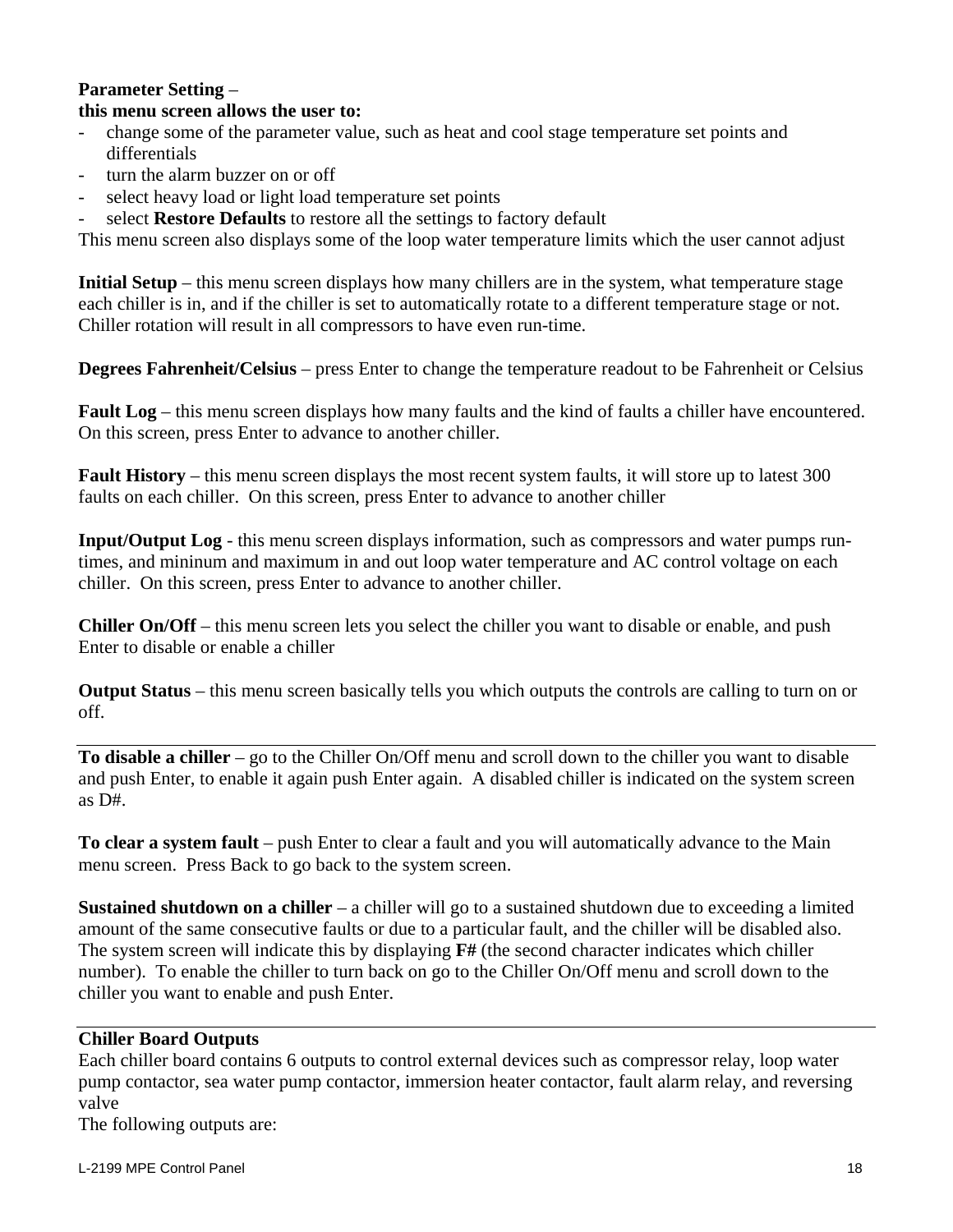**Compressor** - activates the compressor contactor or relay **Reversing valve** - activates the reversing valve coil **Loop water pump** - activates the loop water pump contactor; on single chiller panels systems, it will activate a loop water pump trigger **Sea water pump** - activates the sea water pump contactor; on single chiller panels systems, it will activate a sea water pump trigger **Immersion heater** – activates the immersion heater contactor **Fault** – activates a relay that can drive any alarm indicator

## **Temperature Sensors**

**Loop water return sensor** - senses loop water return temperature; on multiple chiller units systems, the system monitors the loop water return sensor that is connected to chiller 1 at default. If this sensor fails, it will monitor the next available chiller's loop water return sensor. If all the loop water return sensors failed it will use the system's common loop water supply sensor to monitor stage set points.

**Loop water out sensor** - senses loop water out temperature

**Common loop water supply sensor** - senses common loop water supply temperature; this sensor is hooked up to chiller 1; additional common loop water supply sensor can be added to the system, which is limited by the amount of chiller boards; the system monitors the common loop water supply sensor that is connected to chiller 1 at default, if this sensor fails, it will monitor the next available common loop water supply sensor

**Common immersion heater loop water sensor** - senses common immersion heater loop water temperature; this sensor is hooked up to chiller 1; additional common immersion heater loop water sensor can be added to the system, which is limited by the amount of chiller boards; the system monitors the common immersion heater loop water sensor that is connected to chiller 1 at default, if this sensor fails, it will monitor the next available common immersion heater loop water sensor

**Flow switch** - monitors loop water flow

**High pressure switch** - monitors the compressor's discharge pressure; it can be replaced with a 0-500 psi pressure transducer

**Low pressure switch** - monitors the compressor's suction pressure; it can be replaced with a 0-100 psi pressure transducer

## **Additional Sensors**

Additional sensors can be added to the system, such as:

Compressor current transducer, sea water pump current transducer, loop water pump current transducer, sea water out temperature sensor, common sea water in temperature sensor, loop water pressure transducer, and sea water pressure transducer

## **Chiller System Monitors for the Following Faults**

**flow switch** – when opens for more than **5** seconds, it generates a fault. After **5** consecutive flow switch faults, the chiller will go to a sustained shutdown

**loop water out low limit** – when the loop water out reaches **36 F (2.22 C)** or below, it generates a fault. After **3** consecutive loop water out low limit faults, the chiller will go to a sustained shutdown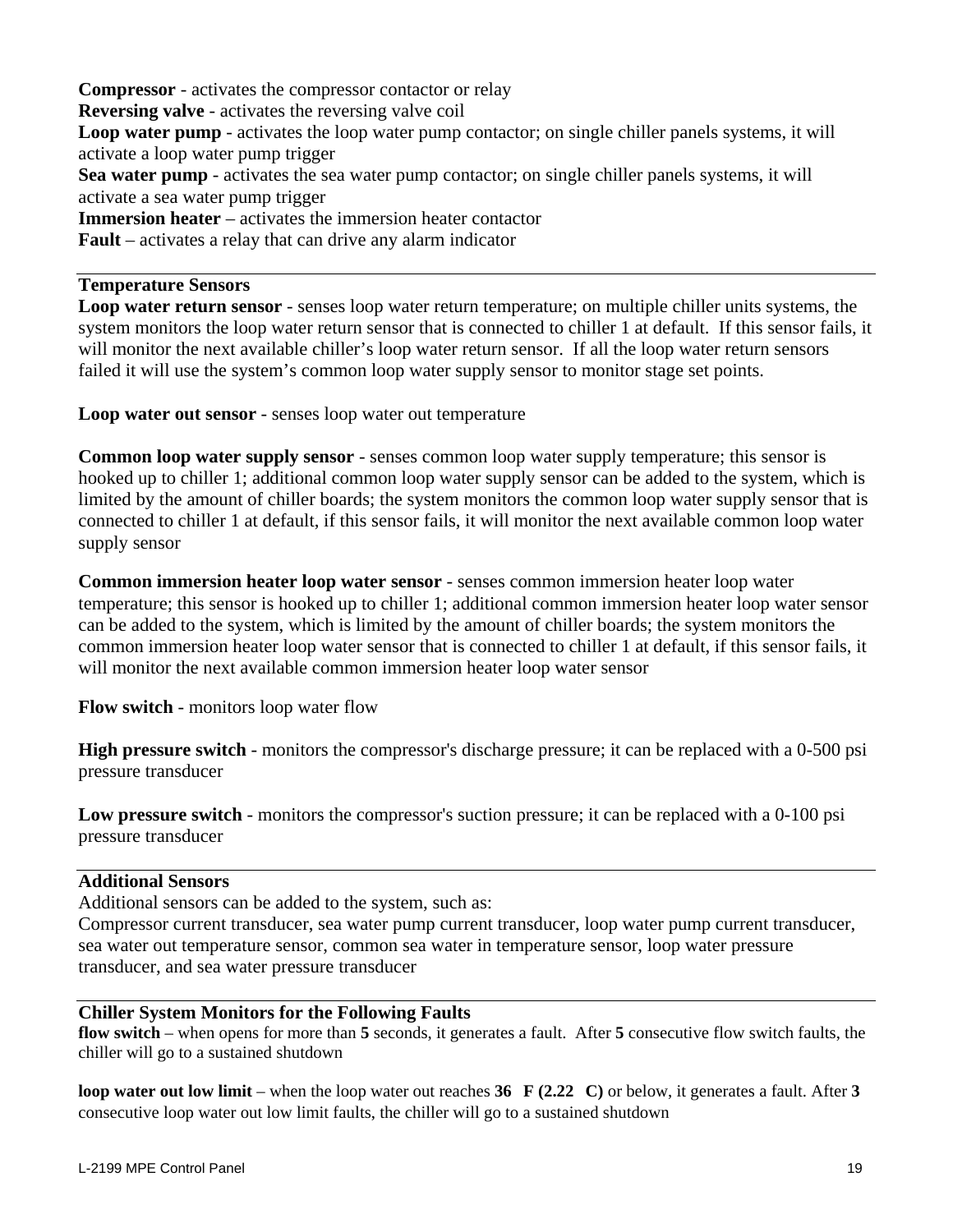**loop water out high limit** – when the loop water out reaches **130 F (54.4 C)** or above, it generates a fault. After **3** consecutive loop water out high limit faults, the chiller will go to a sustained shutdown

**sea water out low limit** – when the sea water out reaches **36 F (2.22 C)** or below, it generates a fault. After **3** consecutive sea water out low limit faults, the chiller will go to a sustained shutdown

**immersion heater loop high limit** – when the immersion heater loop water reaches **150 F (65.5 C)** or above, it generates a fault. After **3** consecutive immersion heater loop water high limit faults, the chiller will go to a sustained shutdown

**high pressure** – generates a fault as soon as high (discharge) pressure switch opens or exceeded **426 PSI**. After **5** consecutive high pressure faults, the chiller will go to a sustained shutdown

**low pressure** – if low (suction) pressure switch opens for more than **43** seconds or drops below **30 PSI**, it generates a fault. **Sustain shutdown** will not occur, no matter how many low pressure faults

If the system has **a network problem**, it will display a fault message (**Loss of Network**), each chiller unit still continue to operate independently.

#### **Common inlet and common outlet loop water maximum temperature differential limit**

In the cool mode, the system compares the difference between the common inlet and the common outlet loop water temperatures and generates a fault due to a wide temperature difference. If the common outlet loop water temperature is lower than the common inlet loop water temperature by **14 F (7.8 C)** or more for **2** minutes, then all chillers will go to a sustained shutdown and the fault message will be **(Loop TD Max Limit),** and all chillers are disabled.You will need to go to the Chiller On/Off menu to enable all the chillers to make them run.

#### **Common inlet and common outlet sea water maximum temperature differential limit**

In the cool mode the system compares difference between the common inlet and sea water temperatures and generates a fault due to a wide temperature difference. If the common outlet sea water temperature is higher than the common inlet sea water temperature by more than **16 F (8.9 C)** and less than **20 F (11 C)** for **5** minutes, or more than **20 F (11 C)** for **2** minutes, the chiller will go to a sustained shutdown and the fault message will be **(SeaWtr TD Max Limit)**, and all chillers are disabled.You will need to go to the Chiller On/Off menu to enable all the chillers to make them run.

#### **Temperature Sensor Faults**

The chiller system monitors for defective temperature sensors that are opened, shorted, or sensing a temperature that is out of range.

**common loop water return sensor** - if this sensor is defective, the keypad will display a fault message, and also the fault light and the beeper should turn on. Immediately, the system will monitor the next available common loop return sensor. If all the common return sensors failed, then it will monitor the common loop supply sensor and use it to monitor loop water temperature set points. This way the system does not need to go to a sustained shutdown and keeps running. So, the system would use the common loop supply sensor for monitoring and controlling the loop water temperature. The chillers would still turn on and off according to the stage set points. The user will have to acknowledge and reset the fault in order to turn the fault light and the beeper off. If the common loop supply sensor is also defective, then the system should display the sensor faults.

**common loop water supply sensor** - if this sensor is defective, the keypad will display a fault message, and also the fault light and the beeper should turn on. The system would still operate as normal. The user would have to acknowledge the fault in order to turn the fault light and the beeper off. It will use the next available common loop supply sensor if additional common loop water supply sensors are installed.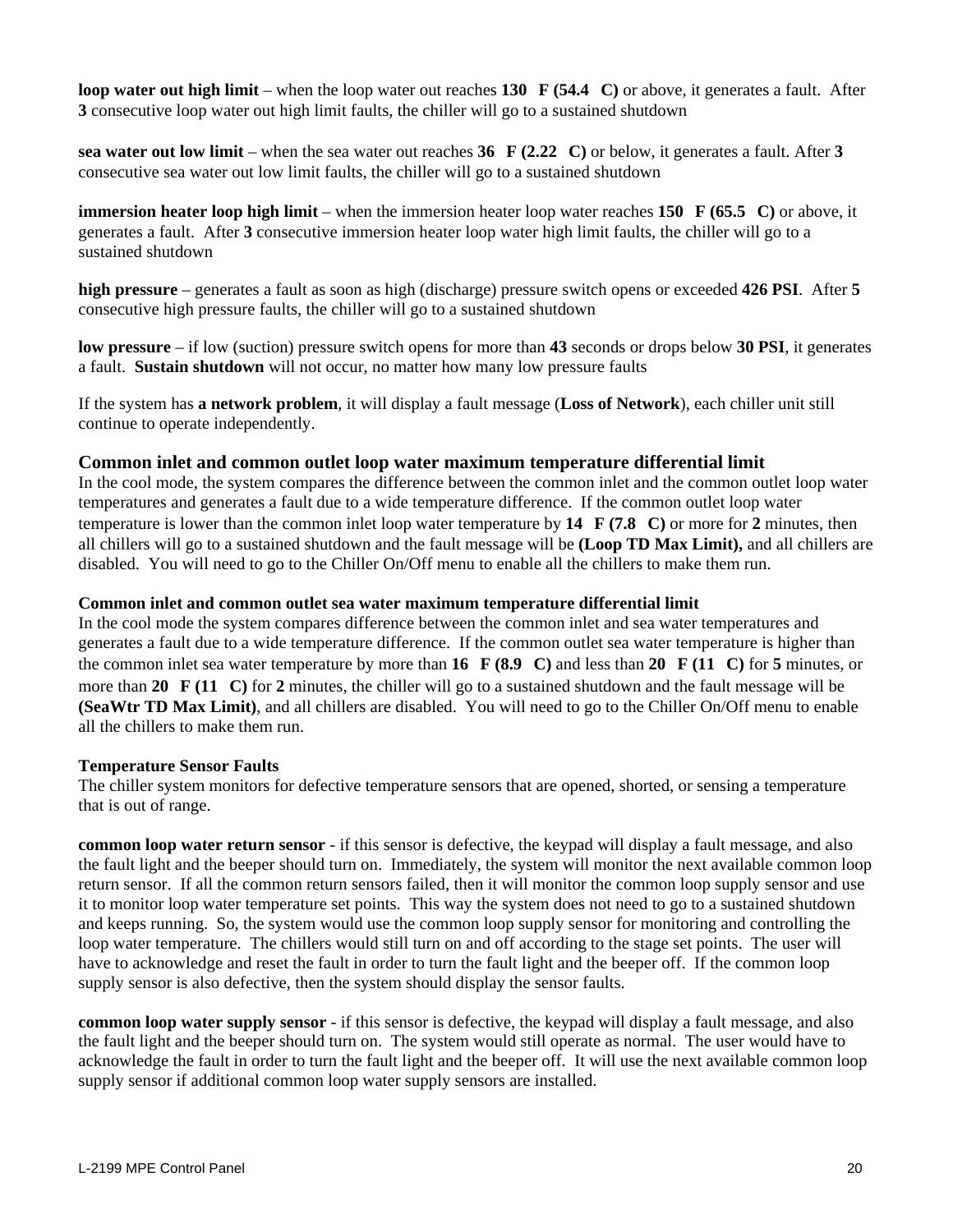**sea water out sensor** - if this sensor is defective, the keypad will display which chiller has the fault and a fault message, and also the fault light and the beeper should turn on. The system would still operate as normal. The user would have to acknowledge the fault in order to turn the fault light and the beeper off.

**sea water in sensor** - if this sensor is defective, the keypad will display which chiller has the fault and a fault message, and also the fault light and the beeper should turn on. The system would still operate as normal. The user would have to acknowledge the fault in order to turn the fault light and the beeper off.

**loop water out sensor** - if this sensor is defective, the keypad will display which chiller has the fault and a fault message, and also the fault light and the beeper should turn on. The chiller will go to a sustained shutdown. The user will have to acknowledge and reset the fault in order to turn the fault light and the beeper off.

**common immersion heater loop water sensor** - if this sensor is defective, the keypad will display a fault message, and also the fault light and the beeper should turn on. Immediately, the system will monitor the next available common immersion heater loop water sensor. The user will have to acknowledge and reset the fault in order to turn the fault light and the beeper off. If all available common immersion heater loop water sensors failed, then all chillers will go to a sustained shutdown. You will need to go to the Chiller On/Off menu to enable the chiller to make it run.

#### **This fault reset routine only pertains to the following faults: flow switch, loop water out low limit, loop water out high limit, sea water out low limit, immersion heater loop high limit, high pressure, and low pressure faults**

When a compressor or heater shuts down on a fault, the compressor or heater will turn back on only when a fault stays reset for a complete 1 minute (fault reset time). Within that 1 minute fault reset time if the fault occurs again, the fault reset time will reset and start timing from 1 minute again.

#### **Troubleshooting network problems**

When networking multiple single chiller control panels together or replacing a new chiller board, make sure the chiller boards are networked correctly before initializing the boards. If they are not, it will be impossible to initialize all the boards. Use the network indicator lights on each board to determine a network connection problem or defective network cable. Incorrect networking connection will cause the network indicator lights on the board to be off. So, after networking all the boards together, make sure both network lights on each board are lit. When both network indicator lights on each board are on, this means that the network connection is correct. If two or more of the network lights are not on, this means the network connection is incorrect or there is a defective network cable. If all the lights are lit and the system will not initialize correctly, then either the chiller board is defective or the network cable is defective. If the system will not initialize properly, this can be caused by incorrect network connection, a defective network cable, or a defective board. To determine which network cable or chiller board is defective, connect a keypad to a board, use the keypad to switch to different modes, the next board in line should update to the mode selected on the keypad, if it does not update, then there is a network problem between these two boards, so either the network cable or the board is defective or both. If a light on one board is not on and a light on the next board is not on, then the network problem is between these two boards. So, either the network cable connecting these two boards is defective or either one or both of these boards are defective. Only a defective network cable or one or more defective boards will generate a "loss of network" fault.

#### **Remote monitoring software**

The software can be obtained by calling Dometic Corporation – Cruisair at 804-746-1313. Then the software can be emailed to you.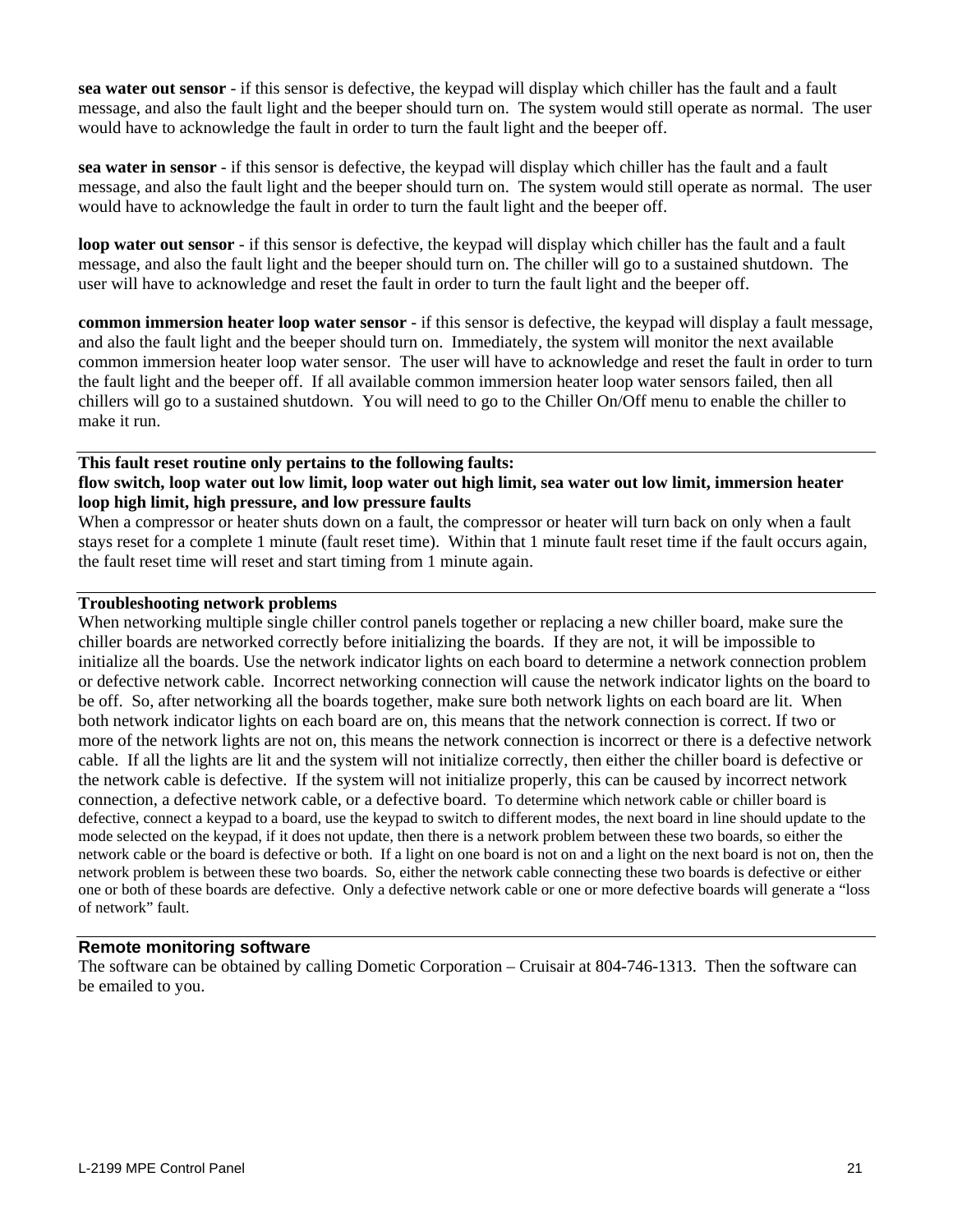| <b>System Faults</b>                                                                       | <b>Fault Occurs When</b>                                                                                                                                                                                                      | Chiller resume operation when                                                                                                                    | Sustained shutdown on a chiller |
|--------------------------------------------------------------------------------------------|-------------------------------------------------------------------------------------------------------------------------------------------------------------------------------------------------------------------------------|--------------------------------------------------------------------------------------------------------------------------------------------------|---------------------------------|
| Low AC Voltage                                                                             | Control voltage is below 180V on 240V system or below 85V on<br>120V system for more than 2 minutes                                                                                                                           | Control voltage is above 180V on 240V system or above<br>85V on 120V system                                                                      | after the first fault           |
| High Discharge Pres =<br>High Discharge Pressure PSI                                       | Discharge pressure switch opened or pressure exceeds 426                                                                                                                                                                      | Discharge pressure switch closes or pressure is below<br>326 PSI for 1 minute                                                                    | after 5 repeated faults         |
| Low Suction Pres = Low<br><b>Suction Pressure</b>                                          | Suction pressure switch opens or pressure is below 30 PSI for<br>more than 43 seconds                                                                                                                                         | Suction pressure switch closess or pressure is above 45<br>PSI for 1 minute                                                                      |                                 |
| Flow Switch Open                                                                           | Flow switch opens for more than 5 seconds                                                                                                                                                                                     | Flow switch closes for 1 minute                                                                                                                  | after 5 repeated faults         |
| Loop Low Temp = Loop<br>Water Out Low<br>Temperature Limit                                 | Loop water temperature is 36 F (2.22 C) or below                                                                                                                                                                              | Loop water temperature is 46 F (2.22 C) or above for 1<br>minute                                                                                 | after 3 repeated faults         |
| Water Out High<br><b>Temperature Limit</b>                                                 | Loop High Temp = Loop Loop water temperature is 130 F (54.4 C) or above                                                                                                                                                       | Loop water temperature is 120 F (54.4 C) or below for 1<br>minute                                                                                | after 3 repeated faults         |
| Sea Water Low Temp =<br>Sea Water Out Low<br>Temperature Limit                             | Sea water temperature is 36 F (2.22 C) or below                                                                                                                                                                               | Sea water temperature is 46 F (2.22 C) or above for 1<br>minute                                                                                  |                                 |
| Sea Wtr TD Max Limit =<br>Exceeded Inlet and<br>Outlet Sea Water<br>Temperature Difference | Sea water temperature difference between inlet and outlet of a<br>chiller unit is greater than 16 F (8.9 C) and less than 20 F (11 C)<br>for more than 5 minutes or greater than 20 F (11 C) for more<br>than 2 minutes       |                                                                                                                                                  | after the first fault           |
| ImmHeater Hi Limit =<br>Immersion Heater Loop<br>Water High Temperature<br>Limit           | Immersion heater loop water temperature is 150 F (65.5 C) or<br>above                                                                                                                                                         | Immersion heater loop water temperature is 135 F (57.2<br>C) or below for 1 minute                                                               | after 3 repeated faults         |
| Loop TD Max Limit =<br>Exceeded Inlet and<br>Outlet Loop Water<br>Temperature Difference   | Loop water temperature difference between inlet and outlet of a<br>chiller unit is greater than 14 F (7.8 C) for more than 2 minutes                                                                                          |                                                                                                                                                  | after the first fault           |
| Loop Supply Sensor =<br>Common Loop Water<br><b>Supply Sensor</b>                          | Sensor is opened, shorted, or sensing a temperature that is out<br>of range; system resume operation                                                                                                                          |                                                                                                                                                  |                                 |
| Loop Return Sensor =<br>Loop Water Return<br>Sensor                                        | Sensor is opened, shorted, or sensing a temperature that is out<br>of range                                                                                                                                                   | the system will use the next available loop water return<br>sensor, if that is not available, it will use the common loop<br>water supply sensor |                                 |
| Loop Out Sensor = Loop<br>Water Out Sensor                                                 | Sensor is opened, shorted, or sensing a temperature that is out<br>of range                                                                                                                                                   | Sensor is reading correct temperature range                                                                                                      |                                 |
| Sea Water Out Sensor                                                                       | Sensor is opened, shorted, or sensing a temperature that is out<br>of range; system resume normal operation                                                                                                                   |                                                                                                                                                  |                                 |
| Sea Water In Sensor                                                                        | Sensor is opened, shorted, or sensing a temperature that is out<br>of range; system resume normal operation                                                                                                                   |                                                                                                                                                  |                                 |
| ImmHtr Sensor Fault =<br><b>Immersion Heater</b><br>Sensor Fault                           | Sensor is opened, shorted, or sensing a temperature that is out Sensor is reading correct temperature range<br>of range; system resume normal operation                                                                       |                                                                                                                                                  |                                 |
| Loss of Network                                                                            | defective network cable or board during normal operation;<br>system resume normal operation, but will not have shared<br>information, and each chiller will operate individually; may also<br>caused by an Eprom Errors fault |                                                                                                                                                  |                                 |
| Eprom Errors                                                                               | Defective Eprom on the board or the board is defective, which<br>may generate a loss of network fault                                                                                                                         |                                                                                                                                                  |                                 |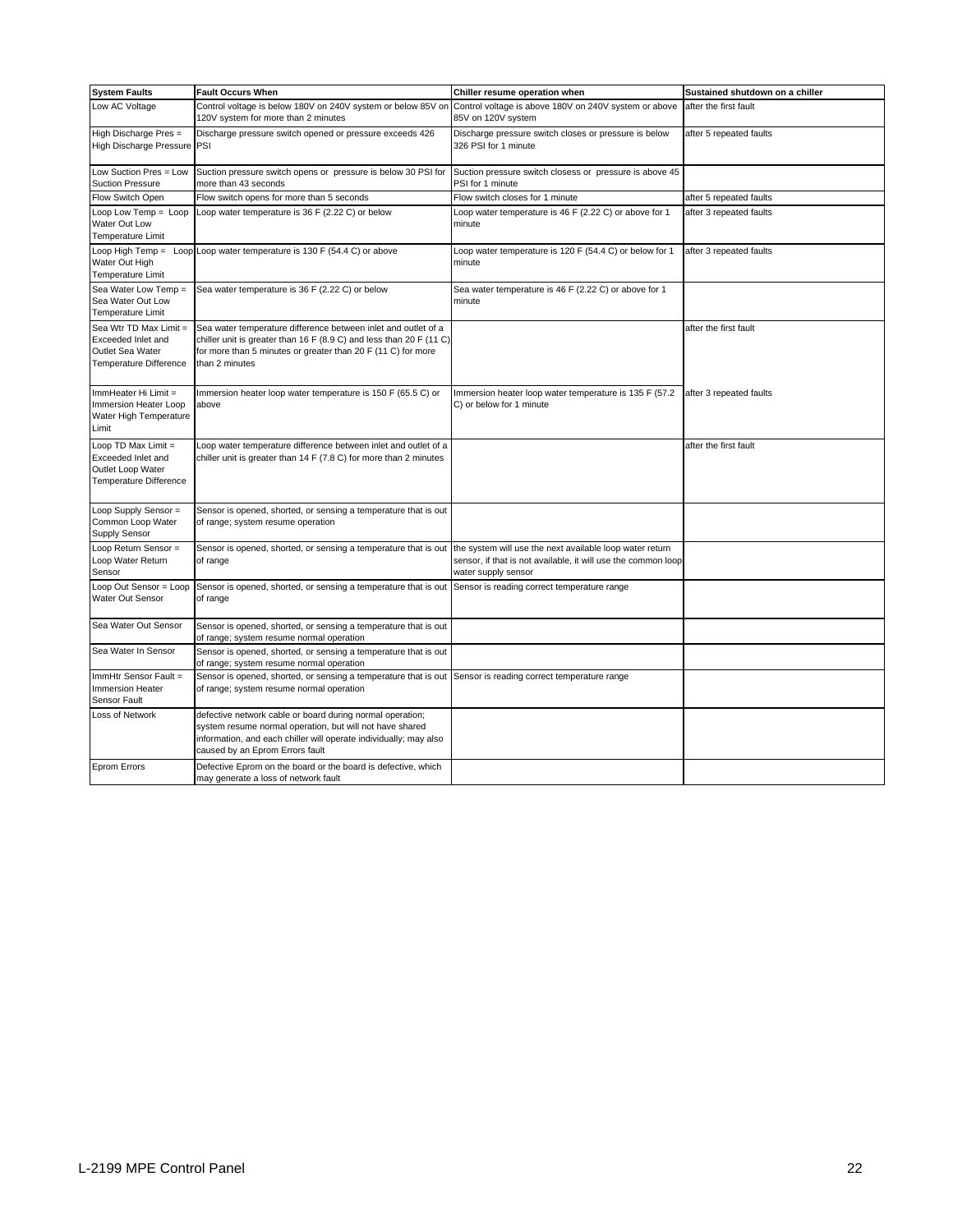| <b>System Fault Message</b>                   | <b>Probable Cause</b>                                                          | <b>Troubleshooting Procedure</b>                                                                         |
|-----------------------------------------------|--------------------------------------------------------------------------------|----------------------------------------------------------------------------------------------------------|
| Low AC Voltage $=$                            | 1. Control voltage is below 180V on 240V system or below 85V on                | 1. Check control voltage to the board                                                                    |
| Low Control Voltage                           | 120V system for more than 2 minutes                                            |                                                                                                          |
| High Discharge Pres =                         | 1. Discharge pressure switch opened or pressure exceeded 426 PSI               | 1. Check for proper refrigerant pressure with gauge                                                      |
| <b>High Discharge Pressure</b>                | or pressure exceeded 426 PSI                                                   | 2. If pressure reading is normal, check for defective pressure switch or                                 |
|                                               | 2. No or very low sea water flow in cool mode                                  | transducer                                                                                               |
|                                               | 3. No or very low loop water flow in heat mode                                 | 3. You may momentarily bypass the pressure switch by connecting a jumper                                 |
|                                               | 4. Defective discharge pressure switch                                         | across it to see if that clears the fault                                                                |
|                                               |                                                                                | 4. Assure proper sea water and loop water flow, and make sure water                                      |
|                                               |                                                                                | strainers are not clogged                                                                                |
| Low Suction Pres =                            | 1. Suction pressure switch opened or                                           | 1. Check for proper refrigerant pressure with gauge                                                      |
| Low Suction Pressure                          | pressure is below 30 PSI for more than 43 seconds                              | 2. If pressure reading is normal, check for defective pressure switch or                                 |
|                                               | 2. No or very low loop water flow in cool mode                                 | transducer                                                                                               |
|                                               | 3. No or very low sea water flow in heat mode                                  | 3. You may momentarily bypass the pressure switch by connecting a jumper                                 |
|                                               | 4. Defective suction pressure switch                                           | across it to see if that clears the fault                                                                |
|                                               |                                                                                | 4. Assure proper sea water and loop water flow, and make sure water                                      |
|                                               |                                                                                | strainers are not clogged                                                                                |
| Flow Switch Open                              | 1. No or very low loop water flow                                              | 1. Check for proper loop water flow, and make sure strainers are not clogged                             |
|                                               | 2. Defective loop water flow switch                                            | 2. Check for defective flow switch                                                                       |
|                                               | 3. Air in the loop water piping                                                | 3. Bleed air out of the of the loop water                                                                |
|                                               | 4. Defective loop water pump                                                   | 4. Check loop water pump                                                                                 |
| Loop Low Temp =                               | 1. Loop water temperature is 36 F (2.22 C) or below                            | 1. Check for proper loop water flow, and make sure strainers are not clogged                             |
| Loop Water Out Low                            | 2. Low loop water flow thru the chiller unit                                   | 2. Make sure the loop water return sensor is secured to the loop water return                            |
|                                               |                                                                                |                                                                                                          |
| <b>Temperature Limit</b>                      | 3. Clogged or dirty chiller unit's loop water strainer                         | piping                                                                                                   |
|                                               | 4. Loop water return sensor is displaced from its position                     |                                                                                                          |
| Loop High Temp =                              | 1. Loop water temperature is 130 F (54.4 C) or above                           | 1. Check for proper loop water flow, and make sure strainers are not clogged                             |
| Loop Water Out High                           | 2. Low loop water flow thru the chiller unit                                   | 2. Make sure the loop water return sensor is secured to the loop water return                            |
| <b>Temperature Limit</b>                      | 3. Clogged or dirty chiller unit's loop water strainer                         | piping                                                                                                   |
|                                               | 4. Loop water return sensor is displaced from its position                     |                                                                                                          |
| Sea Water Low Temp =                          | 1. Sea water temperature is 36 F (2.22 C) or below                             | 1. Check for proper sea water temperature                                                                |
| Sea Water Out Low                             |                                                                                |                                                                                                          |
| <b>Temperature Limit</b>                      |                                                                                |                                                                                                          |
| ImmHeater Hi Limit =                          | 1. Immersion heater loop water temperature is 150 F (65.5 C) or above          | 1. Check for proper loop water flow, and make sure strainers are not clogged                             |
| Immersion Heater Loop                         | 2. Low loop water flow thru the chiller unit                                   | 2. Make sure the loop water return sensor is secured to the loop water return                            |
| Water High Temperature                        | 3. Clogged or dirty chiller unit's loop water strainer                         | piping                                                                                                   |
| Limit                                         | 4. Loop water return sensor is displaced from its position                     |                                                                                                          |
| Sea Wtr TD Max Limit =                        | 1. sea water temperature difference between inlet and outlet of a              | 1. Check for proper sea water flow, and make sure strainers are not clogged                              |
| Exceeded Inlet and Outlet                     | chiller unit is greater than 16 F (8.9 C) and less than 20 F (11 C)            | 2. Check the chiller unit's sea water headers and the condensor for debri                                |
| Sea Water Temperature                         | for more than 5 minutes or greater than 20 F (11 C) for more than 2            | build up                                                                                                 |
| Difference                                    | minutes                                                                        |                                                                                                          |
| Loop TD Max Limit =                           | 1. loop water temperature difference between common inlet and outlet of        | 1. Check for proper loop water flow, and make sure strainers are not clogged                             |
| <b>Exceeded Inlet and Outlet</b>              | the chiller system is greater than 14 F (7.8 C) for more than 2 minutes        |                                                                                                          |
| Loop Water Temperature                        |                                                                                |                                                                                                          |
| Difference                                    |                                                                                |                                                                                                          |
| Loop Supply Sensor =                          | 1. Sensor is opened, shorted, or sensing a temperature that is out of          | 1. Check sensor wires for shorts and opens and compare temperature reading                               |
| Common Loop Water<br>Supply Sensor            | range                                                                          |                                                                                                          |
| Loop Return Sensor =                          | 1. Sensor is opened, shorted, or sensing a temperature that is out of          | with a digital thermometer<br>1. Check sensor wires for shorts and opens and compare temperature reading |
|                                               |                                                                                |                                                                                                          |
| Loop Water Return Sensor<br>Loop Out Sensor = | range<br>1. Sensor is opened, shorted, or sensing a temperature that is out of | with a digital thermometer<br>1. Check sensor wires for shorts and opens and compare temperature reading |
| Loop Water Out Sensor                         | range                                                                          | with a digital thermometer                                                                               |
| Sea Water Out Sensor                          | 1. Sensor is opened, shorted, or sensing a temperature that is out of          | 1. Check sensor wires for shorts and opens and compare temperature reading                               |
|                                               | range                                                                          | with a digital thermometer                                                                               |
| Sea Water In Sensor                           | 1. Sensor is opened, shorted, or sensing a temperature that is out of          | 1. Check sensor wires for shorts and opens and compare temperature reading                               |
|                                               | range                                                                          | with a digital thermometer                                                                               |
| ImmHtr Sensor Fault =                         | 1. Sensor is opened, shorted, or sensing a temperature that is out of          | 1. Check sensor wires for shorts and opens and compare temperature reading                               |
| Immersion Heater Sensor                       | range                                                                          | with a digital thermometer                                                                               |
|                                               |                                                                                |                                                                                                          |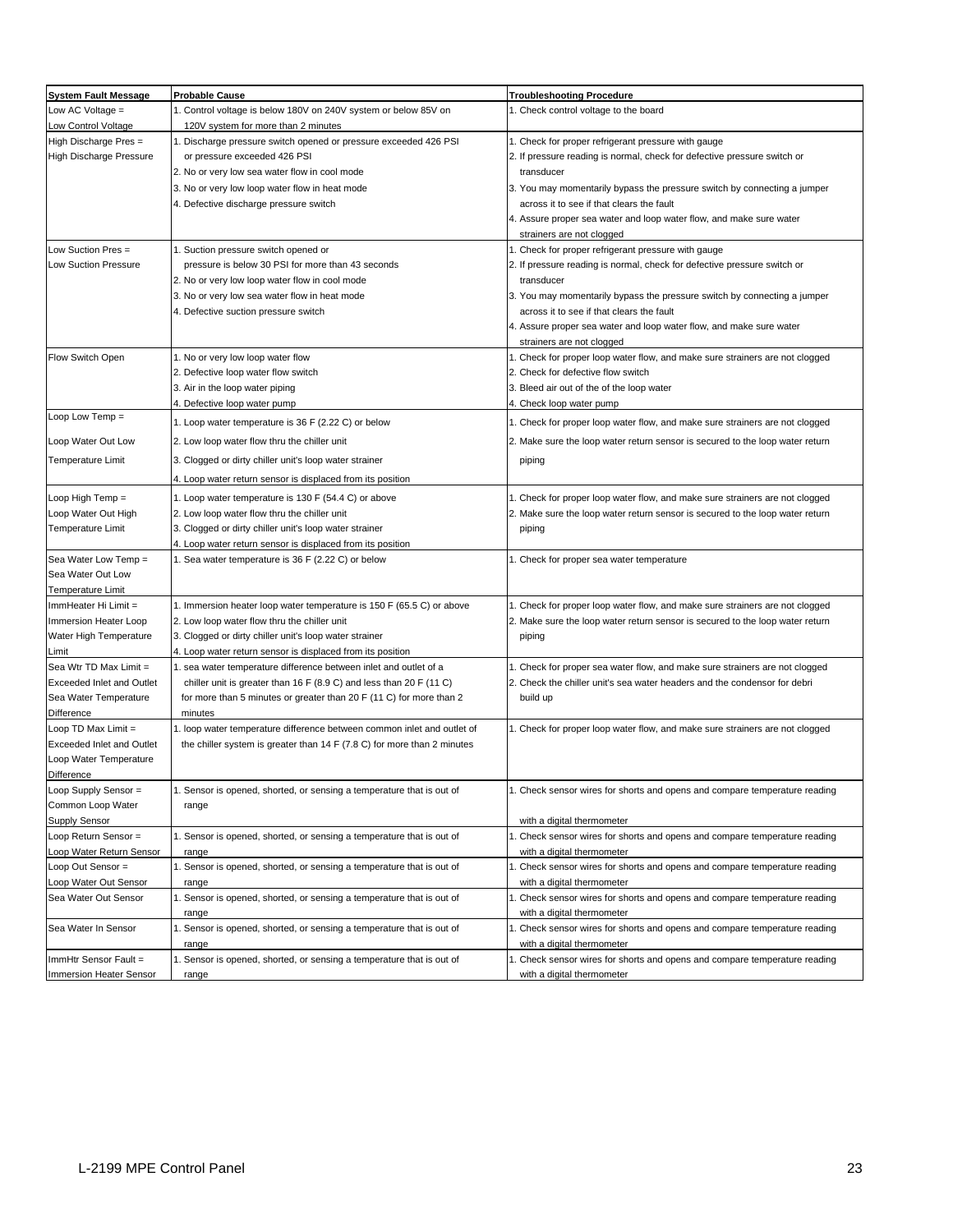| <b>System Fault Message</b> | <b>Probable Cause</b>                                  | <b>Troubleshooting Procedure</b>                                                           |
|-----------------------------|--------------------------------------------------------|--------------------------------------------------------------------------------------------|
| Loss of Network             | . Defective network cable during system operation      | 1. Make sure both network indicator lights on each chiller board is on; use the            |
|                             | 2. Defective chiller board during system operation     | indicator lights to determine a defective network cable or chiller board                   |
|                             |                                                        | 2. If the chiller boards are networked correctly, you should be able to see                |
|                             |                                                        | information on all chiller units under Chiller Status menu from a single keypad,           |
|                             |                                                        | and under Chiller Status menu, one of the item should display Network Data                 |
|                             |                                                        | OK                                                                                         |
|                             |                                                        | 3. To determine which network cable or chiller board is defective, connect a               |
|                             |                                                        | keypad to a board, use the keypad to switch to different modes, the next                   |
|                             |                                                        | board in line should update to the mode selected on the keypad; if it does                 |
|                             |                                                        | not update, then there is a network problem between these two boards, so                   |
|                             |                                                        | either the network cable or the board is defective or both                                 |
|                             |                                                        | 4. If a light on one board is not on and a light on the next board is not on then          |
|                             |                                                        | the network problem is between these two boards. So, either the network                    |
|                             |                                                        | cable is defective or either one or both boards are defective                              |
| <b>Eprom Errors</b>         | Defective Eprom on the board or the board is defective | . Replace the Eprom on the board, if it is still defective, then replace the board         |
|                             |                                                        | 2. Defective Eprom may cause the keypad connected to that board to not display<br>anything |
|                             |                                                        | 3. May generate a loss of network fault                                                    |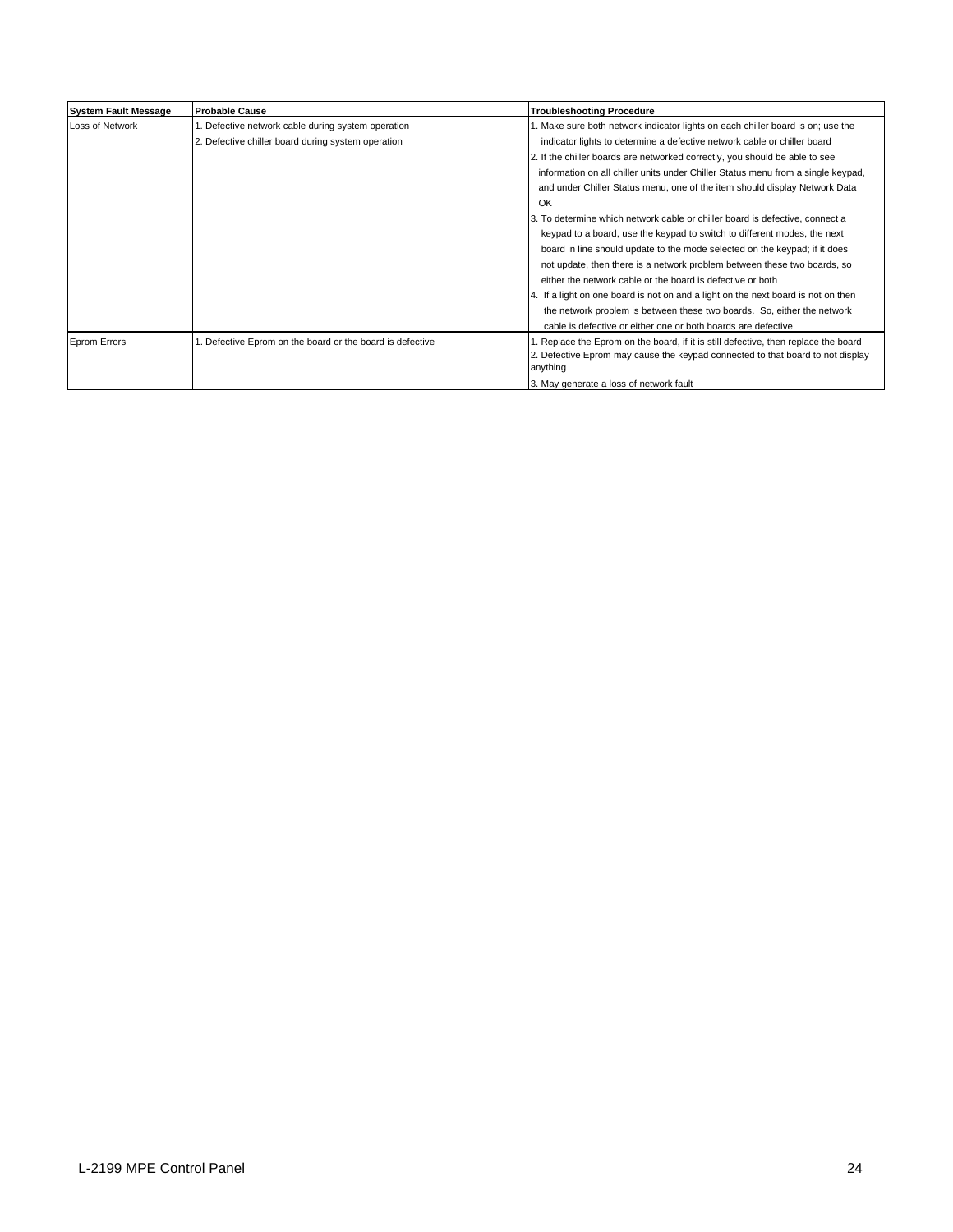